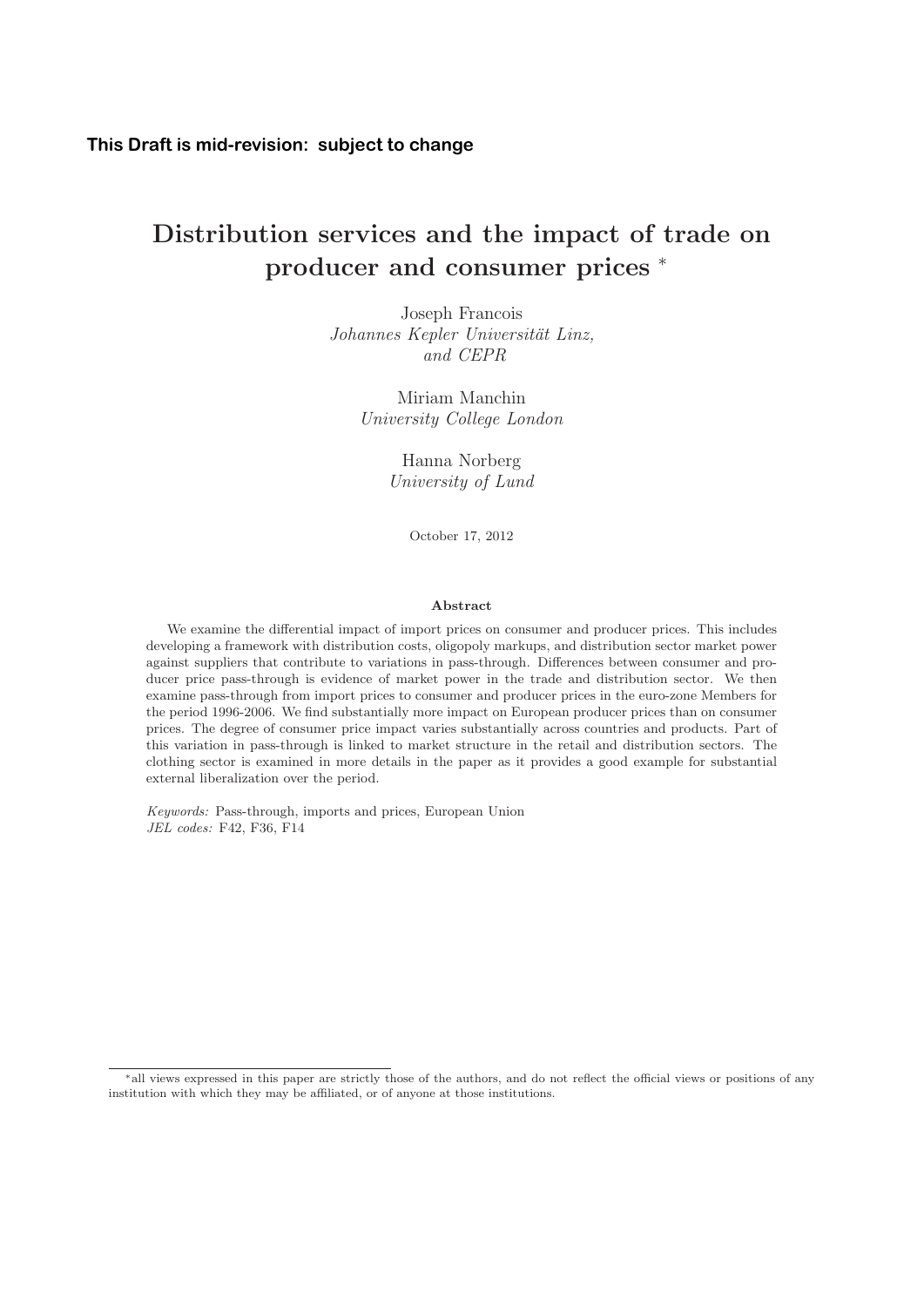# **1 Introduction**

Since the mid-1990s, the combination of multilateral and bilateral trade agreements has led to a steady reduction in European barriers to external trade. The expectation has been that the resulting drop in prices at the border would lead to both gains for consumers and increased competitive pressure on European industry. In this paper, we examine the extent to which changes in border prices have actually reached European consumers, and the extent to which European producers have faced increased pressure linked to pricing.

While we are interested in the impact of import protection, the question is closely related to that emphasized in the exchange rate pass-through literature. The focus of this literature has been on pass-through to import prices, (e.g. Campa and Goldberg (2005), Campa et al (2005), Feinberg (2008), Gaulier at al. (2008)) domestic producer prices, (e.g. see Feinberg (1989), Feinberg and Kaplan (1992), Feinberg (1996)) as well as to consumer prices (e.g. Campa and Goldberg (2006), Frankel et al (2005), Hellerstein (2006), Ihrig et al. (2006) and Mishkin (2008)). A basic finding is that pass-through is far from complete. Indeed, while border prices are shown to be quite sensitive to changes in import prices, consumer prices have been shown to be much less so. Furthermore, there is a substantial heterogeneity when looking at pass-through across both industries and countries. The literature offers a range of explanations for the incomplete consumer linked to exchange rate changes. For import prices, the underlying reasons range from domestic pricing (Bachetta and van Wincoop, 2003, law of one price, Betts and Kehoe, 2006), currency pricing and strategies of the exporting firms, (Campa and Goldberg, 2005 and 2006) trade costs (Fitzgerald, 2008) and frequency of price adjustments (Gopinath and Itskohoki, 2008). For consumer prices, the literature highlights costs added in the distribution sector. For example, Burstein et al. (2003) show that the share of the distribution costs for the average consumer good is between 40 and 60 percent. Another important factor in determining the pass-through to consumers is the level of competition in the retail sector. Literature along these lines includes Feenstra (1996), Feinberg (1986 and onwards), and Yang  $(1997)$ .

In this paper, we examine the differential impact of changes in import prices on consumer and producer prices in the EU. We make a number of contributions relative to the existing literature. First, we examine the impact on both consumer and producer prices in a unified framework which involves joint treatment of oligopoly power for retailers visà-vis consumers and oligopsony power visà-vis suppliers. Due to the framework allowing for both types of market power we call this framework a "double margin framework".

<sup>1</sup>For theoretical models on the importance of the distribution sector, see Corsetti and Dedola (2005), Richardson (2004), Raff and Schmitt (2008), Francois and Wooton (2010), as well as the survey by Francois and Hoekman (2010).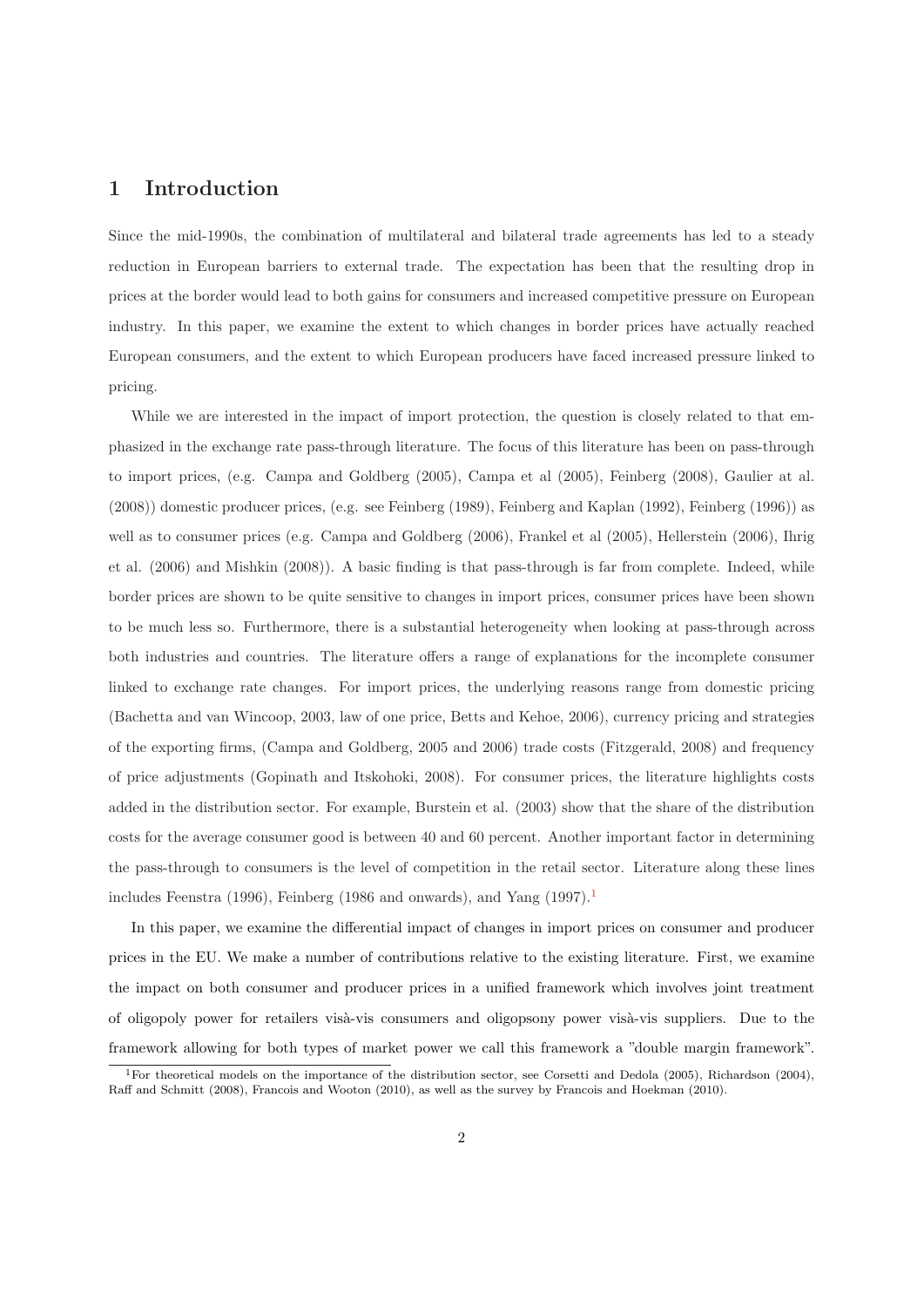In addition, we place emphasis on transmission of trade policy changes rather than exchange rate changes.<sup>2</sup> Finally, our sample is based on the eurozone countries. This allows us to examine border price transmission in a common currency setting where, in contrast to the United States, we can expect wide variation across EU States linked to differences in regulatory and retail structures.

We proceed as follows. To formalize the link between internal producer and consumer price transmission, we first analytically decompose in our theoretical model factors driving price changes (distribution costs and distribution sector market power) that are expected to contribute to variations in pass-through. Differences between consumer and producer price pass-through are determined by market power in the trade and distribution sector. Building on the resulting theory, we then examine pass-through to consumer and producer prices from import prices empirically in the EMU-12 Members for the period 1996-2006. Our sample population is characterized by a common trade policy, identical exchange rate changes, as well as a well-integrated set of markets at the industry level, but also with relatively segmented trade and distribution sectors. We quantify the transmission of border price changes, from both tariff changes and exchange rate movements, into both European producer prices and consumer prices. The results show that there is substantially more impact on European producer prices than on consumer prices. Furthermore, the degree of consumer price impact varies considerably across countries. Substantial external liberalization over the sample period took place thus providing an interesting example on the extent to which this external liberalization resulted in lower prices for consumers and producers. The paper is organized as follows. In section two, we offer a theoretical framework from which we derive the basic estimating equations for our empirical exercise in section three. In section four we offer concluding comments.

## **2 Theory**

We start by developing an analytical framework where consumers buy a mix of imported and competing domestic goods. These goods reach consumers through a trade and distribution sector that exercises market power (oligopoly) vis-à-vis consumers, and also market power vis-à-vis both domestic and foreign suppliers (oligopsony). The result is that international trade and the transmission of prices and trade costs to consumers (and consuming downstream industries in the case of intermediate goods) depends on a double margin mechanism linking border prices to consumer prices and competing producer prices. This mechanism

<sup>2</sup>Feenstra (1987) and Dornbusch (1987) have both stressed that the mechanism behind exchange rate pass-through and real border price pass-through are analogous and, can thus be expected to work the same way for tariff reductions as well. However, the literature on trade policy pass-through is limited. See for example Francois and Wooton (fothcoming), Bloningen and Hayes (2002), and Raff and Scmitt (2008).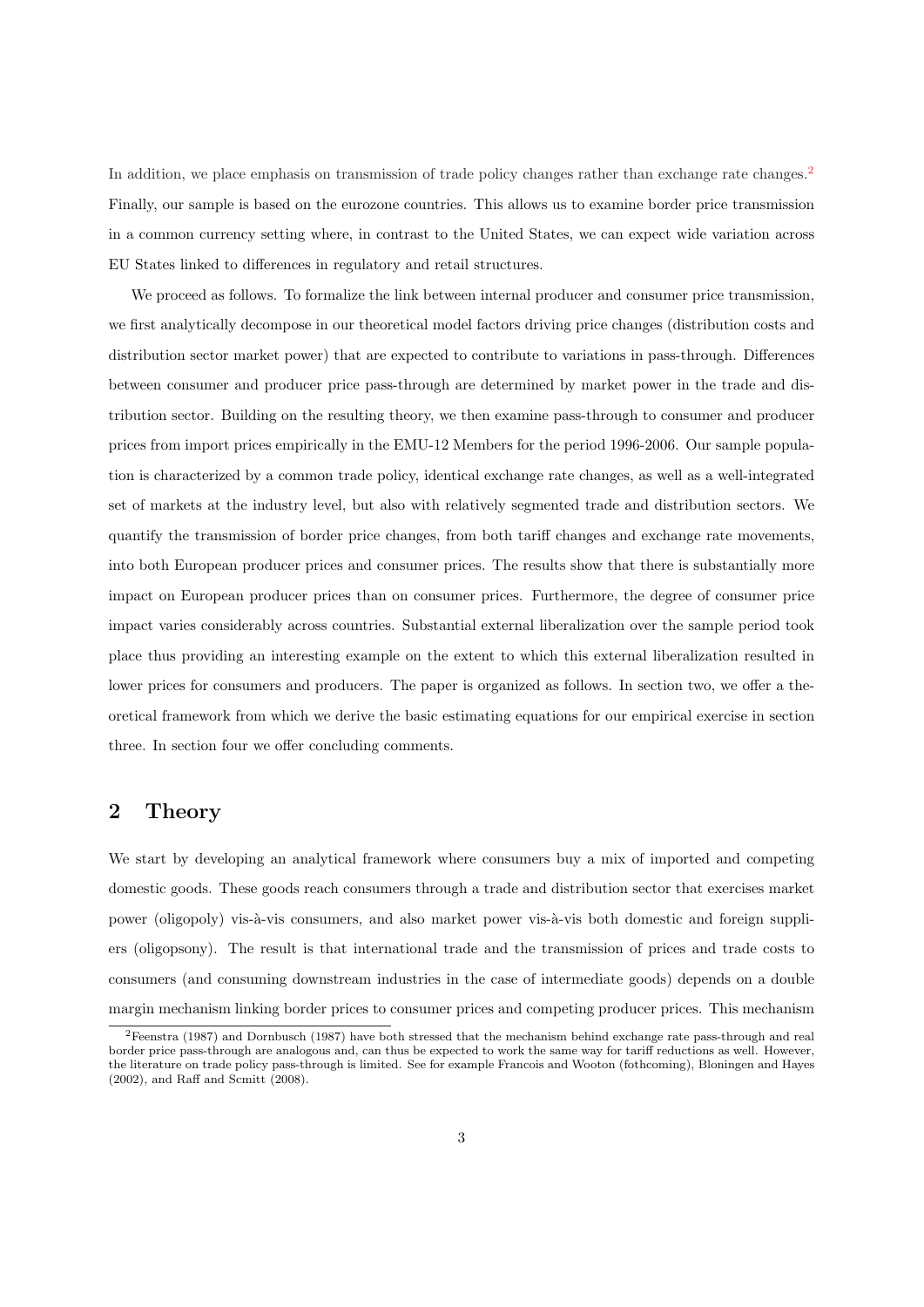is itself a function of varying degrees of oligopoly and oligopsony power.

In formal terms, we assume that imports are supplied by a foreign or external sector according to the import supply function in equation (1) below.

$$
(1) \quad P_{cif} = F(q_M) F' > 0
$$

In equation (1),  $P_{cif}$  is the c.i.f. price before duties, and valued at the foreign exchange rate, while  $q_M$  is the quantity of imports. We convert  $P_{cif}$  to a landed price for imports  $P_M$  by applying the exchange rate  $e$ and the tariff  $T = 1 + \tau$ . This yields equation (2).

$$
(2) \quad P_M = e \cdot T \cdot P_{cif} = e \cdot T \cdot F (q_M)
$$

There is also a home or internal industry that competes with imports in supplying the trade and distribution chain that leads to final consumers.<sup>3</sup> It is also characterized by a standard upward sloping supply schedule.

$$
(3) \quad P_H = S(q_H) S' > 0
$$

In equation (3),  $q_H$  is home supply, and  $P_H$  is the price paid to home or internal market producers. To round out the basic conditions for the market, we add consumer demand, where price is inversely related to total supply.

(4) 
$$
P_D = D(q_M + q_H) = D(Q) D' < 0
$$

In equation  $(4)$ ,  $P_D$  represents domestic prices at the final consumer level. We now introduce n intermediaries (distribution and trade firms) who buy goods  $q$  at price  $P_M$  or  $P_H$  , incur an intermediation cost, and then sell these goods on to consumers at price  $P<sub>D</sub>$ . These intermediary or middle firms behave in Cournot-Nash fashion, setting quantities bought from suppliers and sold to consumers to maximize profits. Profit for any firm  $i$  is then:

(5) 
$$
\pi_j = (P_C - P_M) \cdot q_{Mj} + (P_C - P_H) \cdot q_{Hj} - C (q_M + q_H)
$$

<sup>&</sup>lt;sup>3</sup>Note that for the empirics that follow, it makes sense to think of a European domestic industry, and a competing extra-European industry. We could elaborate the present structure to include numerous sources of supply, with varying degrees of oligopsony power captured through the first derivatives of the corresponding supply curves.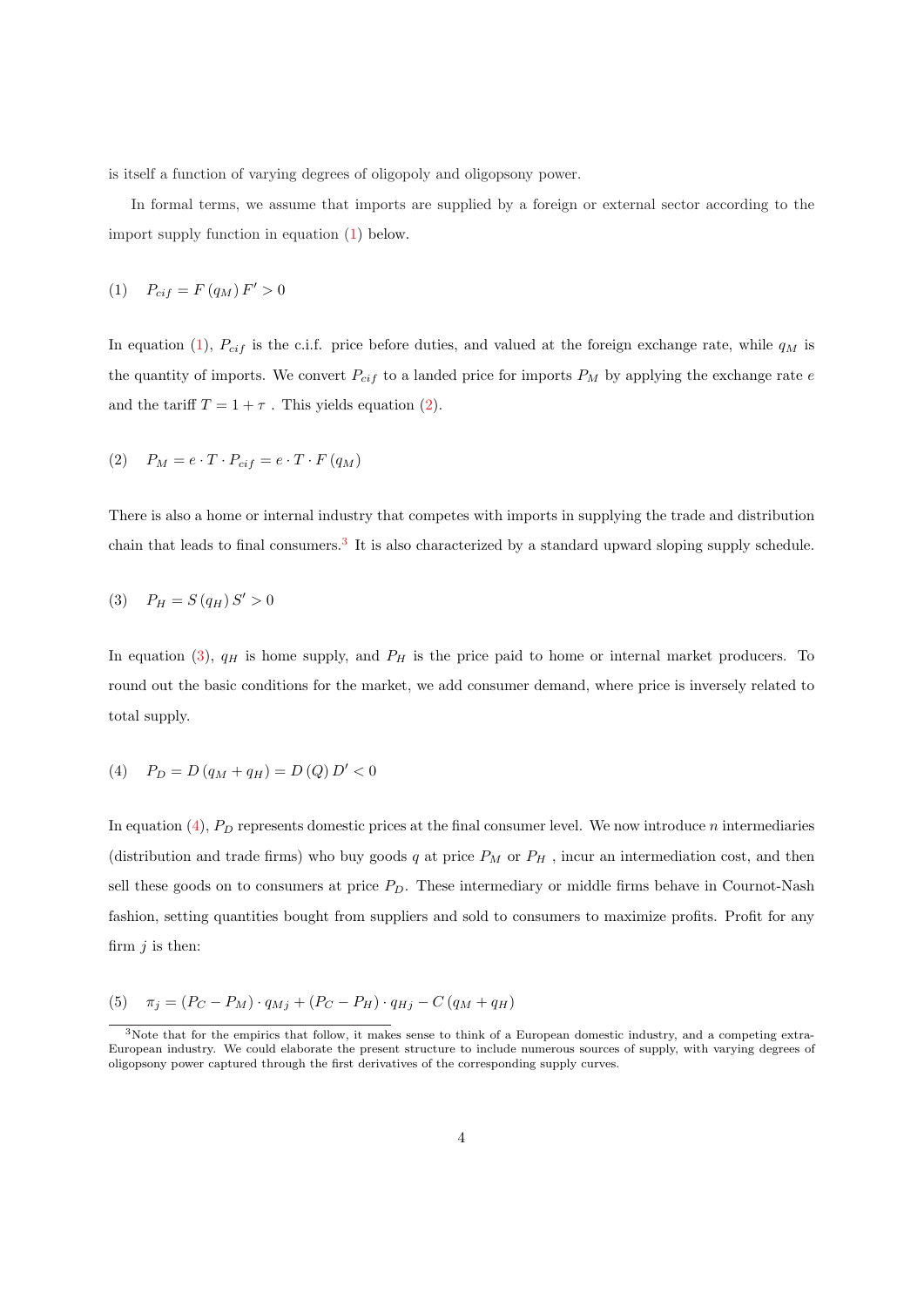In equation (5),  $\pi_j$  is firm profit,  $q_{Mj}$  and  $q_{Hj}$  are firm sales of imports and domestic goods, and  $C(.)$  the total cost for intermediate trade and distribution services assumed to be a function of total volume. Assuming a constant per-unit cost  $\varsigma$  for trade and distribution services, the first order conditions for profit maximization are:

(6) 
$$
\partial \pi_j / \partial q_{Hj} = q_j D' \partial Q / \partial q_{Hj} + P_C - P_H - q_{Hj} S' \partial q_H / \partial q_{Hj} - \varsigma = 0
$$

$$
(7) \quad \partial \pi_j / \partial q_{Mj} = q_j D' \partial Q / \partial q_{Mj} + P_C - P_M - q_{Mj} F' \partial q_M / \partial q_{Mj} - \varsigma = 0
$$

With standard Cournot-Nash assumptions, from the first order conditions for profit maximization (6) and (7) we can derive the following equilibrium relationships between prices at the border  $P_M$  from external suppliers, factory gate prices for internal market suppliers  $P_H$ , and prices for consumers on store shelves  $P_C$ .

(8) 
$$
\begin{pmatrix} \left(\frac{q_j}{Q}\right)\varepsilon_D^{-1} + 1 \end{pmatrix} P_C = \left(\left(\frac{q_{Hj}}{Q_H}\right)\varepsilon_{SH}^{-1} + 1\right) P_H + \varsigma
$$
  
(9) 
$$
\left(\left(\frac{q_j}{Q}\right)\varepsilon_D^{-1} + 1\right) P_C = \left(\left(\frac{q_{Mj}}{Q_M}\right)\varepsilon_{SM}^{-1} + 1\right) P_M + \varsigma
$$

In equations (8) and (9),  $\varepsilon_D$  is the elasticity of demand corresponding to equation (4),  $\varepsilon_{SH}$  is the elasticity of supply corresponding to equation (3), and  $\varepsilon_{SM}$  is the elasticity of import supply corresponding to equations (1) and (2). To streamline what follows, we now introduce the following additional notation:

(10) 
$$
\phi_j = \left(n^{-1} \varepsilon_{Sj}^{-1} + 1\right) j = H, M
$$
  
(11)  $\mu = \left(n^{-1} \varepsilon_D^{-1} + 1\right)^{-1}$ 

where  $\phi$  represents oligopsony price-cost margin coefficients (the difference between producer price and perceived marginal cost), and  $\mu$  represents oligopoly price-cost markup coefficients (the difference between price and perceived marginal revenue). We refer to these in the text that follows as mark-down  $(\phi)$  and mark-up ( $\mu$ ) coefficients. They represent the spread between consumer price and marginal cost ( $\phi$ ), and between marginal cost and producer or supply price $(\mu)$ . With these terms we can simplify equations (8) and  $(9)$ . This yields  $(12)$  and  $(13)$  below.

$$
(12) \quad P_C = \mu \left( \phi_H P_H + \varsigma \right)
$$

$$
(13) \quad P_C = \mu \left( \phi_M P_M + \varsigma \right)
$$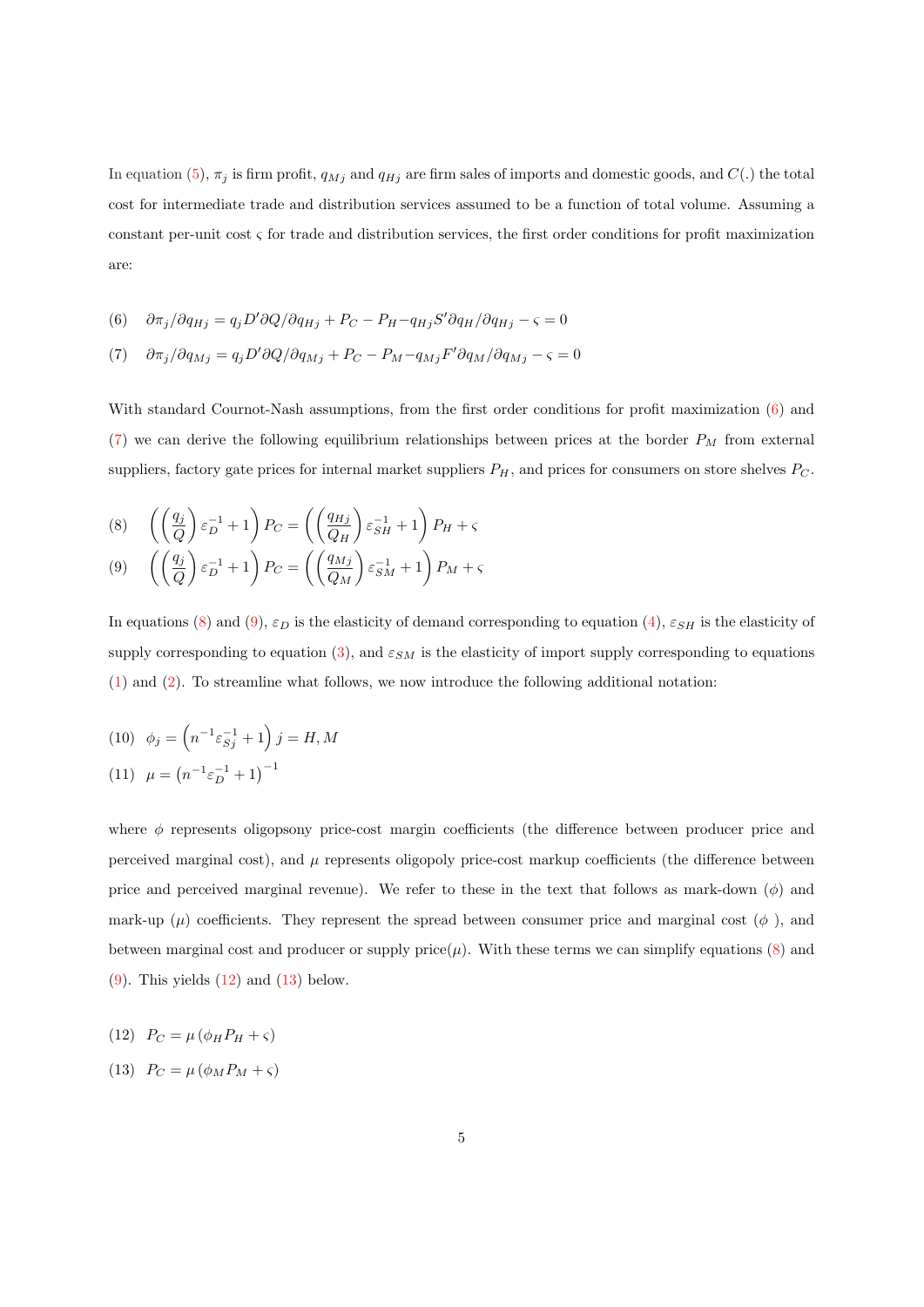From the first order conditions for profit maximization,  $(10)-(13)$  are mappings of marginal revenue, marginal cost, and prices in our Cournot-Nash double margin model with both domestic and foreign sources of supply. Because marginal revenues are the same on the left hand side, equations (12) and (13) also give us an immediate link between producer prices  $P_H$  and the internal price for landed imports  $P_M$  that reflects relative monopsony power.

Taking derivatives, we can relate changes in consumer prices and internal producer prices to a mix of market power measures, pass-through coefficients, and border prices for external goods. Starting from equation  $(13)$ , we have

(14) 
$$
\hat{P}_C = \hat{\mu} + \frac{\phi_M P_M}{(\phi_M P_M + \varsigma)} \left( \hat{\phi}_M + \hat{P}_M \right) = \left( \hat{\mu} + \gamma_M \hat{\phi}_M \right) + \gamma_M \hat{P}_M
$$

where  $\gamma_M = \phi_M P_M (\phi_M P_M + \varsigma)^{-1}$  is the share of imports in total marginal cost for goods sources abroad. From a similar manipulation of equation  $(12)$ , combined with substitution from equation  $(14)$ , we can also link internal producer prices directly to import prices.

(15) 
$$
\hat{P}_H = \gamma_H^{-1} \left( \gamma_M \hat{\phi}_M - \gamma_H \hat{\phi}_H \right) + \gamma_H^{-1} \gamma_M \hat{P}_M
$$

where  $\gamma_H = \phi_H P_H (\phi_H P_H + s_H)^{-1}$  is the share of domestic goods in total marginal cost for goods sources at home. Together, equations (14) and (15) give us a measure of pass-through from border prices to both internal producer prices and consumer prices. Based on equations (10)-(15) we make the following observations.

**Observation 1** The direct pass-through from changes in border prices to changes in consumer prices is reduced with a greater service sector cost component  $\varsigma$  such that the term  $\gamma_M$  is reduced. (See equation 14.)

**Observation 2** Changes in consumer prices also depend, in part, on changes in market power as exercised against both consumers and suppliers. (Again see equation  $14$ .)

**Observation 3** On the producer price side, the direct pass-through from changes in border prices to changes in internal producer prices depends on cost share differences. (See equation 15.)

**Observation 4** Overall, the difference between import price and producer price changes follows in part from changes in oligopsony power. (Again see equation 15).

The combined definitions of market power coefficients in equation  $(10)-(11)$  also point to possible indirect mechanisms linking trade policy to both producer and consumer prices. This is because the market power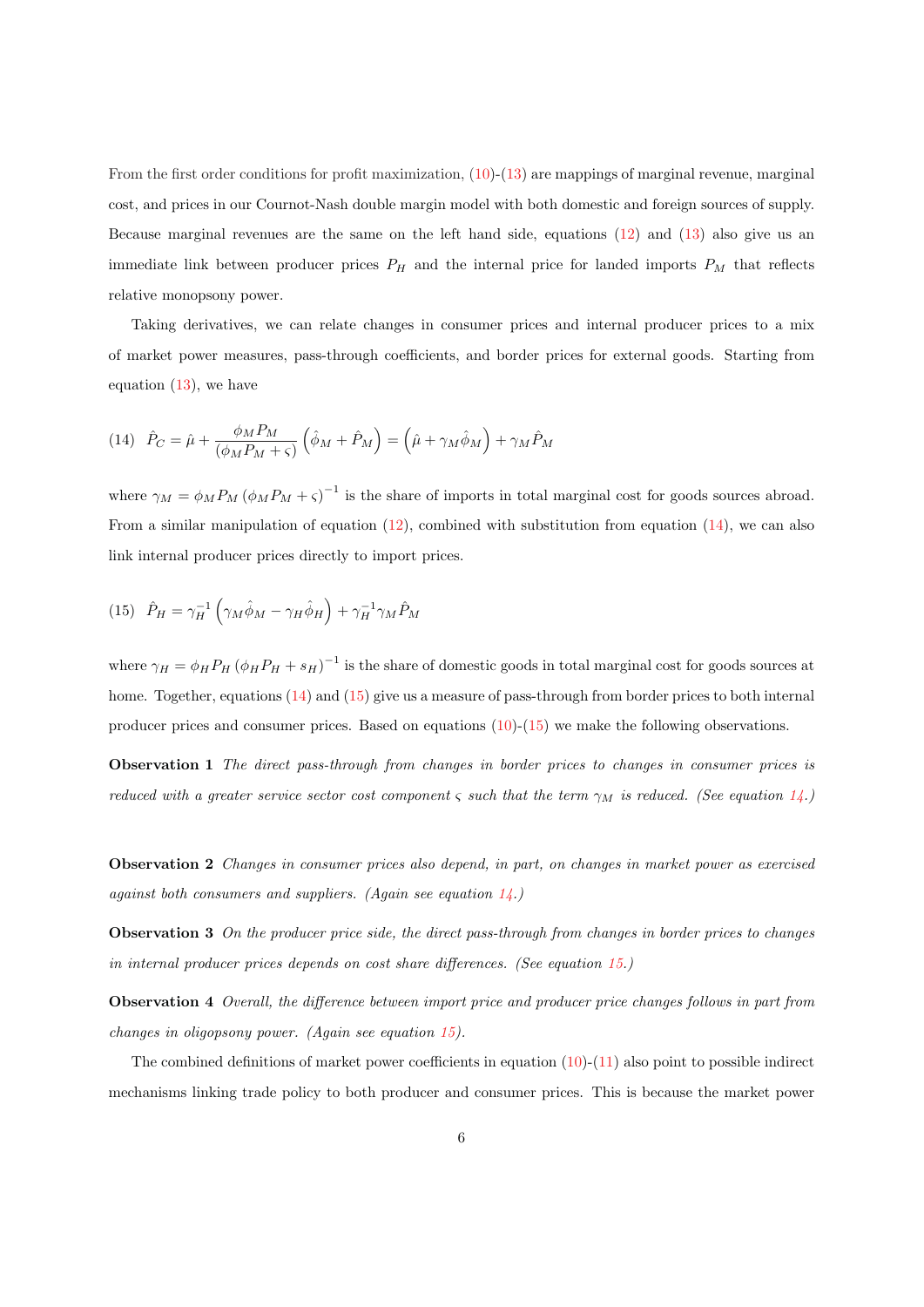terms in equations  $(10)$  and  $(11)$  enter in equations  $(14)$  and  $(15)$ . This leads us to the following additional observations.

**Observation 5** When lower sales volumes (with increased border protection) lead to discernibly less elastic consumer demand, import protection will lead to rising markups  $\mu$ .

**Observation 6** At the same time, where higher import volumes following liberalization also mean less elastic import supply, import protection will lead to falling markdowns  $\phi$ . (This is clear from differentiation of equation 10).

**Observation 7** If increased import volumes from trade liberalization lead to a combination of more inelastic import supply and increasingly elastic consumer demand, the impact of import policy changes on total margins (the combined effect of changes in  $\mu$  and  $\phi$ ) and hence on price will be ambiguous, even while the composition of retailer and distribution margins on imports will shift from consumer level markups to more market power exercised against foreign suppliers.

**Observation 8** A change in import supply such that supply is more elastic (unlike as stated in Observation 6) means lower markdowns (less leverage on supply price). This could follow for example from significant growth on the part of supplying countries. (This is clear from differentiation of equation 10).

Cases where Observation 5 apply preclude iso-elastic demand curves, while Francois and Wooton (2010) explore the linear case. Alternatively, trade liberalization should lead to increasing overall retailer margins. This is clear from differentiation of equation (10).

# **3 Empirics**

#### **3.1 data**

We work with data from a number of different sources, namely EUROSTAT (consumer prices, import protection), COMTRADE (trade data), WITS (import protection) and the IMF (exchange rates). Organizing the data has involved mapping detailed trade data to detailed consumer price series for all individual member states. Our trade and price data cover the period 1996-2006. The HICP (harmonized index of consumer prices) data from EUROSTAT on prices contain both detailed product prices, and the general level of consumer prices. Trade data include quantity, and value of trade data for detailed product categories.<sup>4</sup> From

<sup>4</sup>About 8% of the data had missing quantities. Since for the analysis we use unit values, missing observations had to be eliminated from the analysis, together with observations where the quantities were not recorded in weight.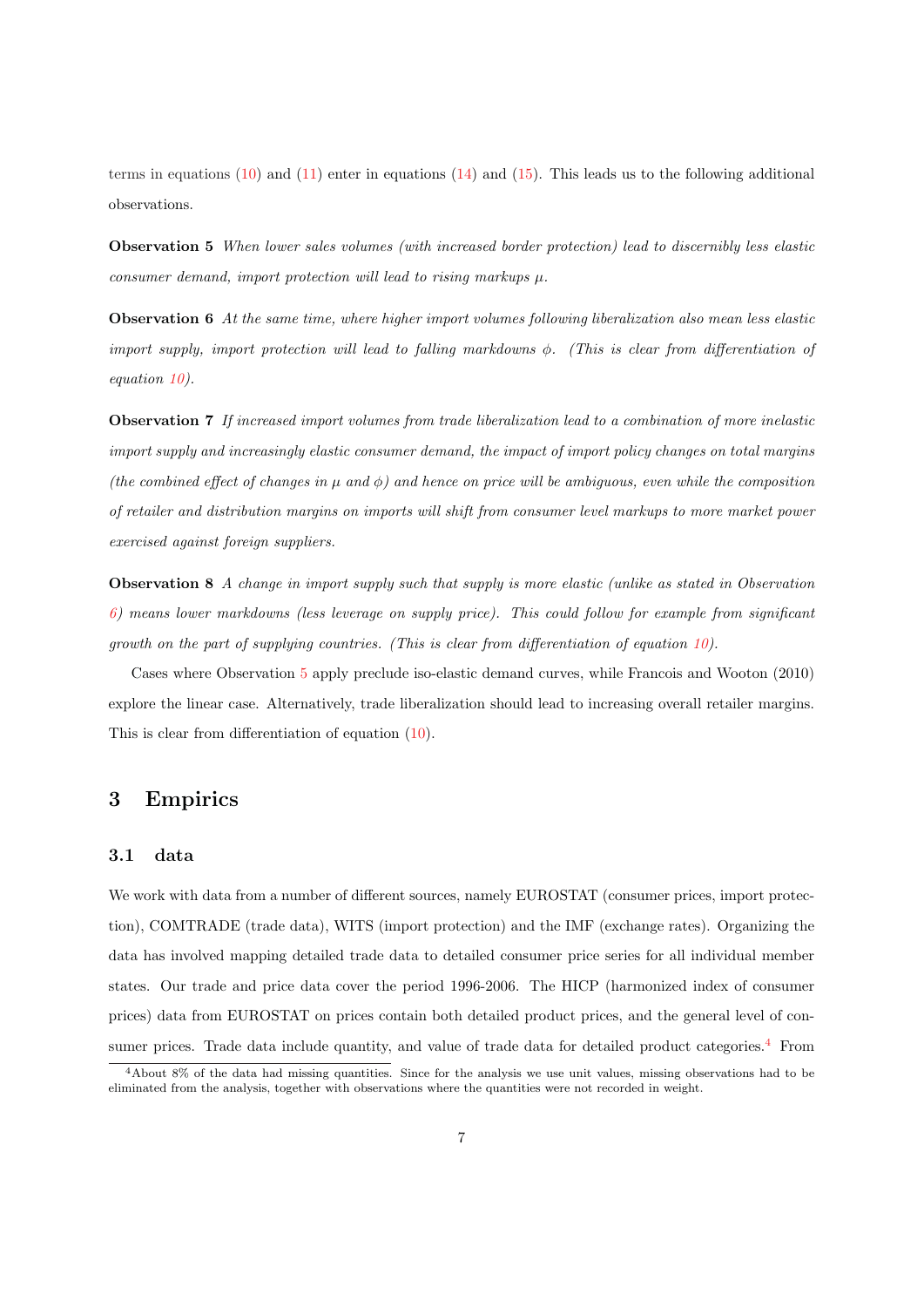the quantity and value data we calculate unit values which we use as a proxy for import prices. This is a common practice in the literature (see for example Schott (2004), Hummels and Lugovskyy (2009), Bekkers, et al. (2012) among others). Eurostat's import price data (which is only available at aggregate level) is also based on unit value data.

In order to be able to merge trade and price data, which are constructed and reported in different product classifications, we have mapped HS1996 trade data into the CPCv.1.0 classification and then mapped this classification into the COICOP classification in which the price data are recorded.<sup>5</sup> The product sectors by HICP category are listed in Table 5 in the Annex.

From the trade data, unit value indexes for individual products were calculated with the same base year (1996) as the consumer price indexes for the same products and were then deflated as appropriate by general prices. In addition, we have merged import protection data with our trade and price data. This is based on HS1996 data from the World Bank-UNCTAD WITS database system, supplemented with OECD/GTAP data on protection for food sectors. The data on import protection was used to calculate the landed price of imported products.

At the end of the process outlined above, we are left with three different price variables in our panel dataset including data for the euro-zone member countries over the period 1996-2006. Each price variable is an index of prices with 1996 being the base year (1996=100).  $\hat{P}_C$  is the consumer price index.  $\hat{P}_M$  is the corresponding landed price of imports which is calculated from import (originating from outside EU) unit values by applying the applied tariff rates, deflating and calculating the price index  $(1996=100).^6$  Figure 1 depicts the average EU tariffs on imports from 1996 till 2006. At the aggregate level there has been an important reduction tariff barriers on EU imports.

We also work with an index of competition in the retail distribution sector, based on Conway and Nicoletti (2006) and Boylaud and Nicoletti (2001). This index is a composite measure of restrictions on price competition, barriers to entry, and operational limitations on competition. It is based on the OECD Regulatory Indicators Survey. The index covers individual countries for the years 1996, 2003, and 2008. We have interpolated for the intermediate years.

Finally,  $\hat{P}_H$  is the corresponding producer price index (1996=100). Since directly comparable data on producer prices by HICP are not available from EUROSTAT, in our main specifications we use import unit

<sup>5</sup>The merging of these two data sets, have resulted in a few products, for which there were no corresponding product codes in HS, which consequently had to be omitted from the analysis.

 $6$ Exchange rates were not actually fixed within the future Euro zone until 1st January 1999. For the first three years of the sample there are some very limited exchange rate fluctuations between some pairs of future member countries. However, these are quite small, and the period was marked by deliberate synchronization of monetary policy. Values in our sample are converted with actual rates.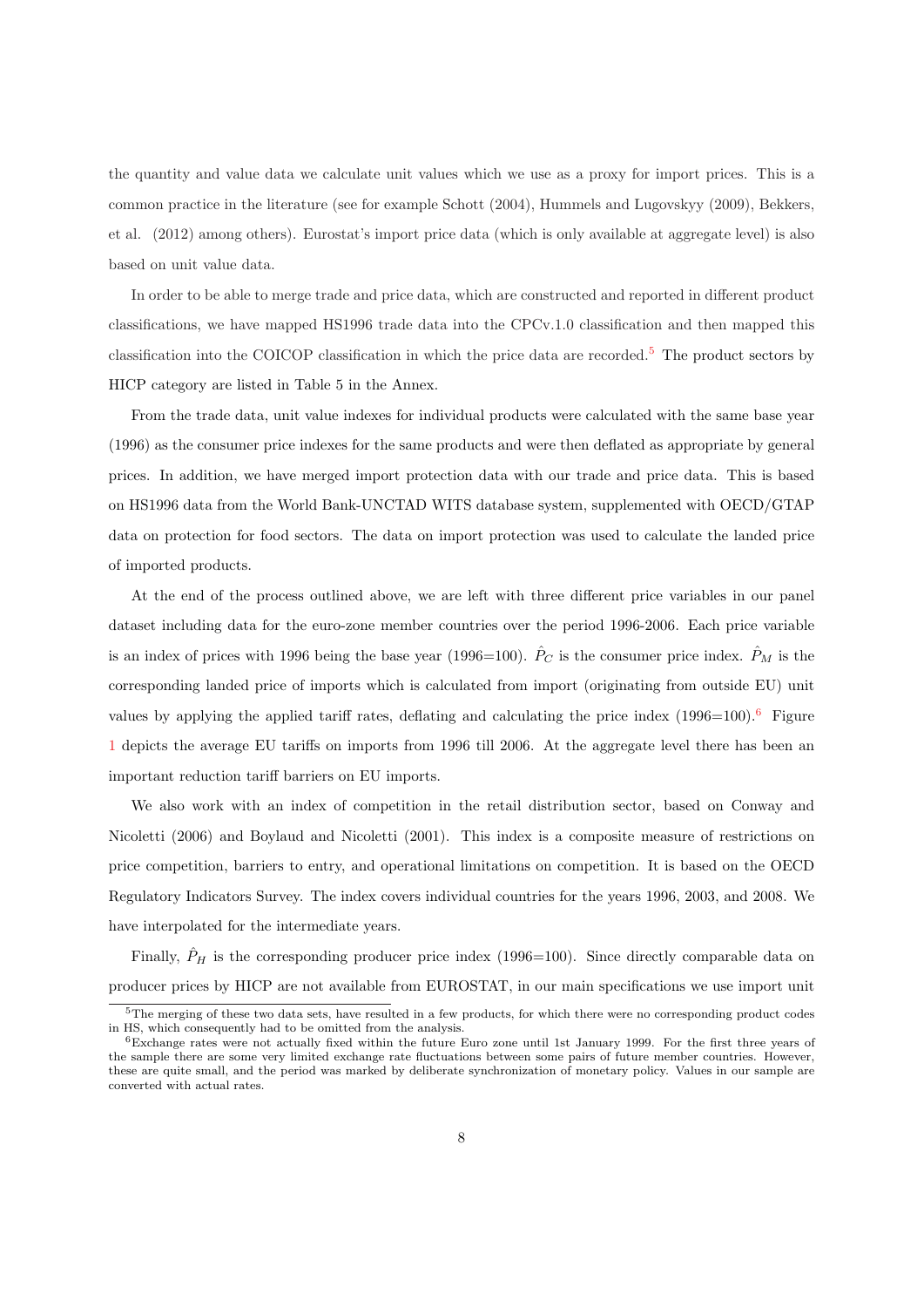value data of intra-EU trade as a proxy for producer prices for European industry (while our import price is based on import unit value data of extra-EU trade). Thus for each country the average unit value of imported goods from other EU members provides us with a proxy for producer prices. All tariff barriers were removed within the EU more than fifty years ago, in addition, a common internal market has also been achieved which is functioning specially in the case of goods trade. The EU internal market has been reinforced through several reform programs starting from 1986. The aim of these continuous reforms was to remove all remaining non-tariff barriers and to achieve a well-integrated common market without barriers to sell goods and services in other Member states' markets. Given this integrated market, intra-EU import unit values of goods thus can provide with a proxy for producer prices in the EU market, and allows us to map producer prices to the same HICP categories used for consumer prices.

Nevertheless, to assess the robustness of our producer price index, we also cross-check the results using a producer price index obtained from Eurostat at aggregate level. The two main shortcoming of these data from Eurostat is that they are designed for industrial activity and that it is available only for three main aggregate categories. Given the construction of the data it includes many products and activities which are not destined for consumption. This is particularly problematic for us since we are interested in pass-through in consumer goods, in other words in products which are classified in the COICOP classification. This bias created by the inclusion of non-consumption products in the price index might be more pronounced at aggregate level. Nevertheless, this data can provide us a robustness check against our constructed producer price index.

#### **3.2 estimating framework**

We next turn to empirics, based on the framework developed above. In the empirics that follow, we focus our attention on equations  $(14)$  and  $(15)$  above, estimating the rate of pass-through itself, and changes in market power. The focus here is on the euro-zone countries<sup>7</sup> characterized by a common trade policy and common currency with uniform exchange rate movements. We estimate versions of equations (14) and (15) as a system, thus estimating both structural equations simultaneously instead of estimating the equations

<sup>7</sup>Belgium-Luxembourg, Germany, Ireland, Greece, Spain, France, Italy, Netherlands, Austria, Portugal, Finland, furthermore we also include Denmark given that during the period it had a fixed peg to the euro.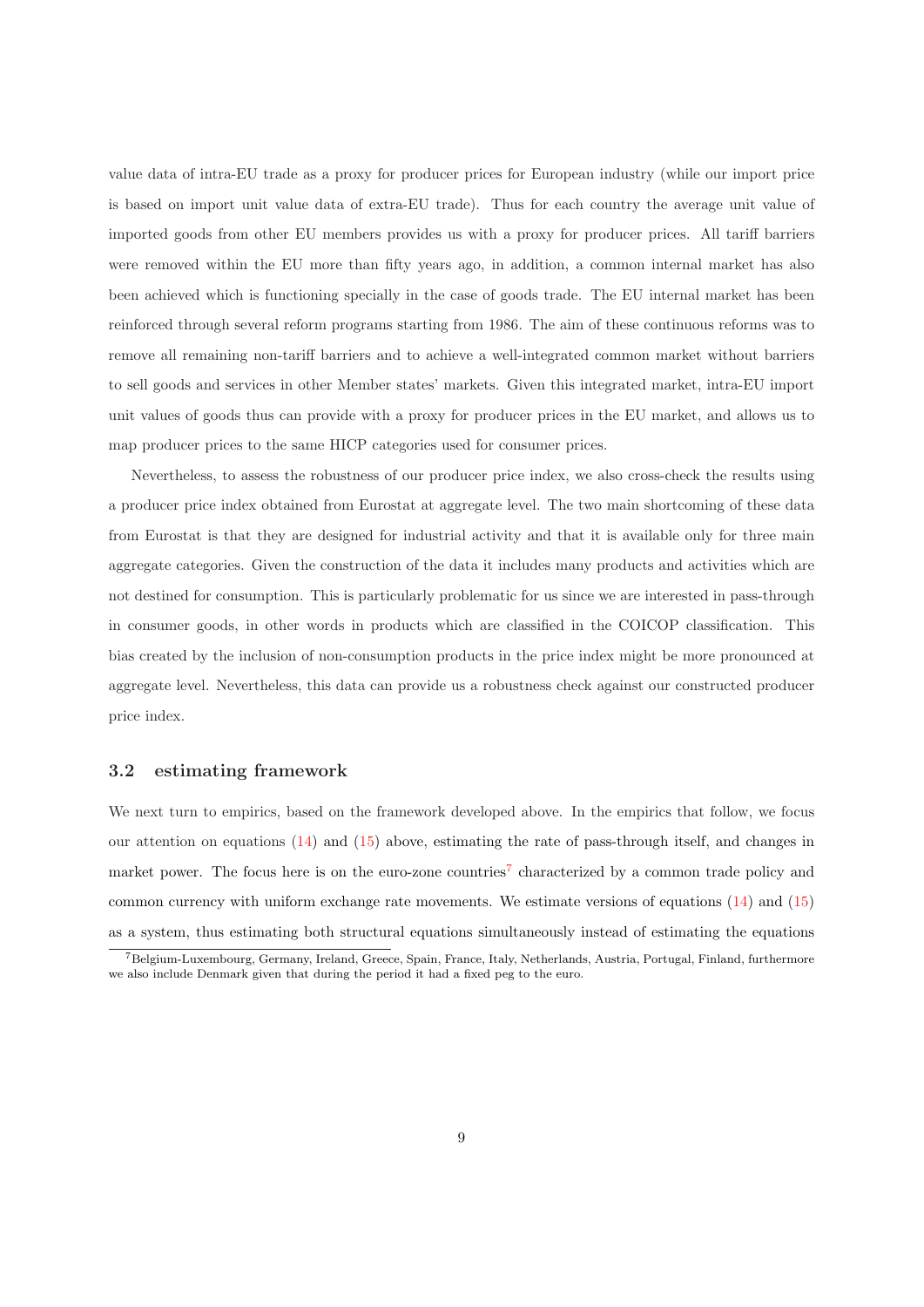

Figure 1: **Evolution of EU's external tariffs over time**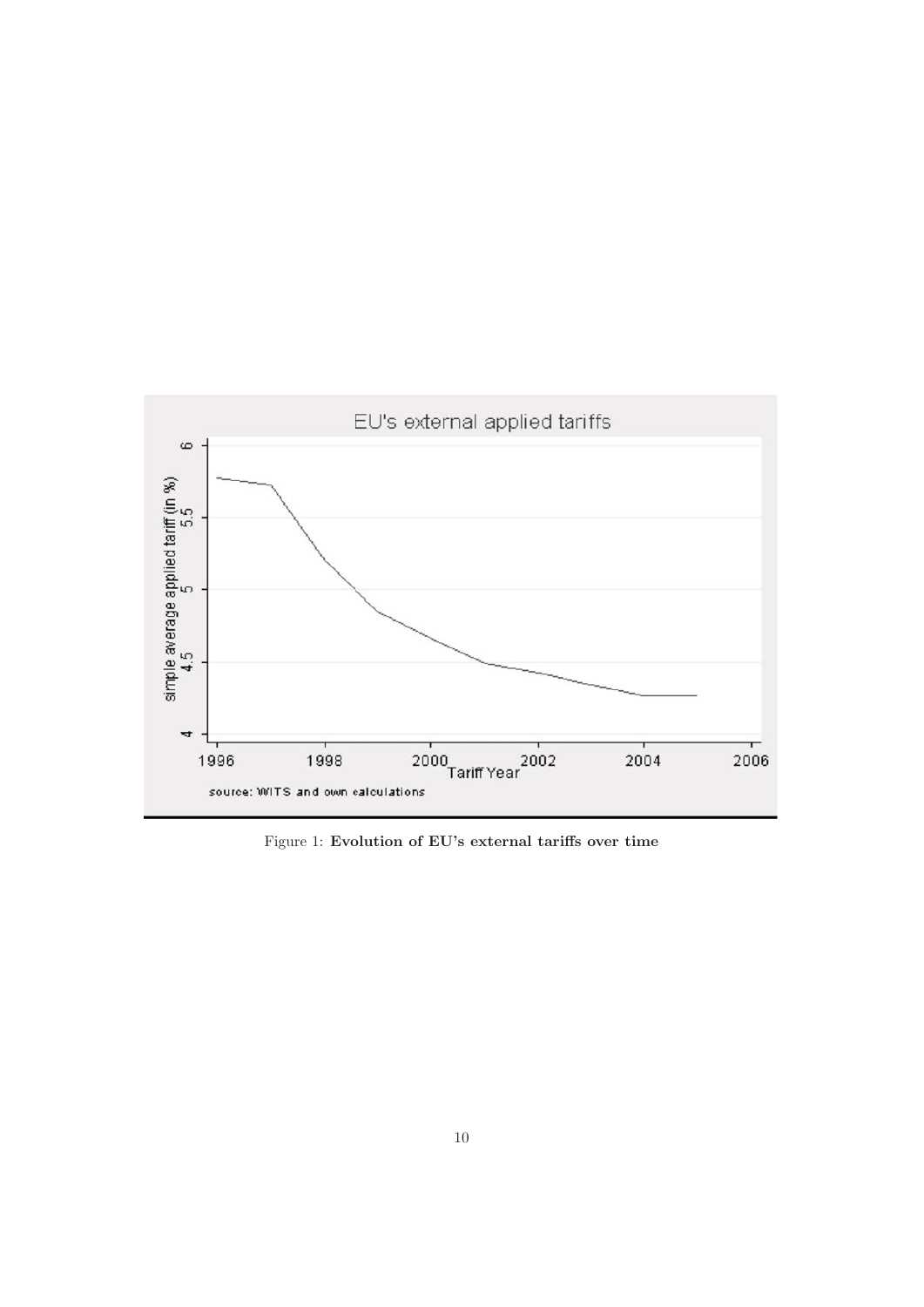separately.

(16) 
$$
\hat{P}_C = (\hat{\mu} + \gamma_M \hat{\phi}_M) + \gamma_M \hat{P}_M = b_{0C} + b_{1C} \hat{P}_M
$$

(17) 
$$
\hat{P}_H = \gamma_H^{-1} \left( \gamma_M \hat{\phi}_M - \gamma_H \hat{\phi}_H \right) + \gamma_H^{-1} \gamma_M \hat{P}_M = b_{0H} + b_{1H} \hat{P}_M
$$

More precisely, we estimate equations (16) and (17) as seemingly unrelated regression models (Zellner 1962). We estimate these equations as a system as the regressions of these equations are expected to be related because the (contemporaneous) errors associated with the dependent variables may be correlated. The tables presenting results provide a test for this correlation.

Note that equations (16) and (17) define changes in prices, and as such we are mapping differences in the rate of change in landed import prices, relative to the rate of change in both consumer and producer prices, to changes in market power and service cost margins. In particular, the term  $b_{0C} = (\hat{\mu} + \gamma_M \hat{\phi}_M)$ in equation (16) measures changes in market power in the case of consumer prices which is a combination of markups, and an interaction of markdowns with services sector costs. On the other hand, the term  $b_{0H} = \gamma_H^{-1} \left( \gamma_M \hat{\phi}_M - \gamma_H \hat{\phi}_H \right)$  in equation (17) measures changes in market power in case of producer prices and is a combination of markdown and services sector cost interactions. The share of imports in total marginal cost for intermediaries,  $b_{1c} = \gamma_M$ , provides a proxy for the pass-through rate in the case of consumer prices, while a measure for the pass-through for producer prices is provided by  $b_{1H} = \gamma_H^{-1} \gamma_M$  which are cost share differences.

In what follows, we first present results for aggregate consumer and producer pass-through rates, and changes in aggregate consumer and producer market spreads. Next we discuss results on country level changes in pass-through. In the following section we provide a decomposition of the the pass-through into tariff, exchange rate, and price pass-through, and the final section provides a robustness test using a different measure for producer prices.

#### **3.3 aggregate results**

In this section we focus on consumer and producer price pass-through rates as well as changes in the market spread terms in equations (16) and (17). Table 1 presents these results. All the specifications presented in the table include country-product specific fixed effects. The first four columns (column A-D) presents results using seemingly unrelated regression, the following two columns (E and F) show the results using fixed effects linear regression allowing for the disturbance term to be first-order autoregressive. Finally the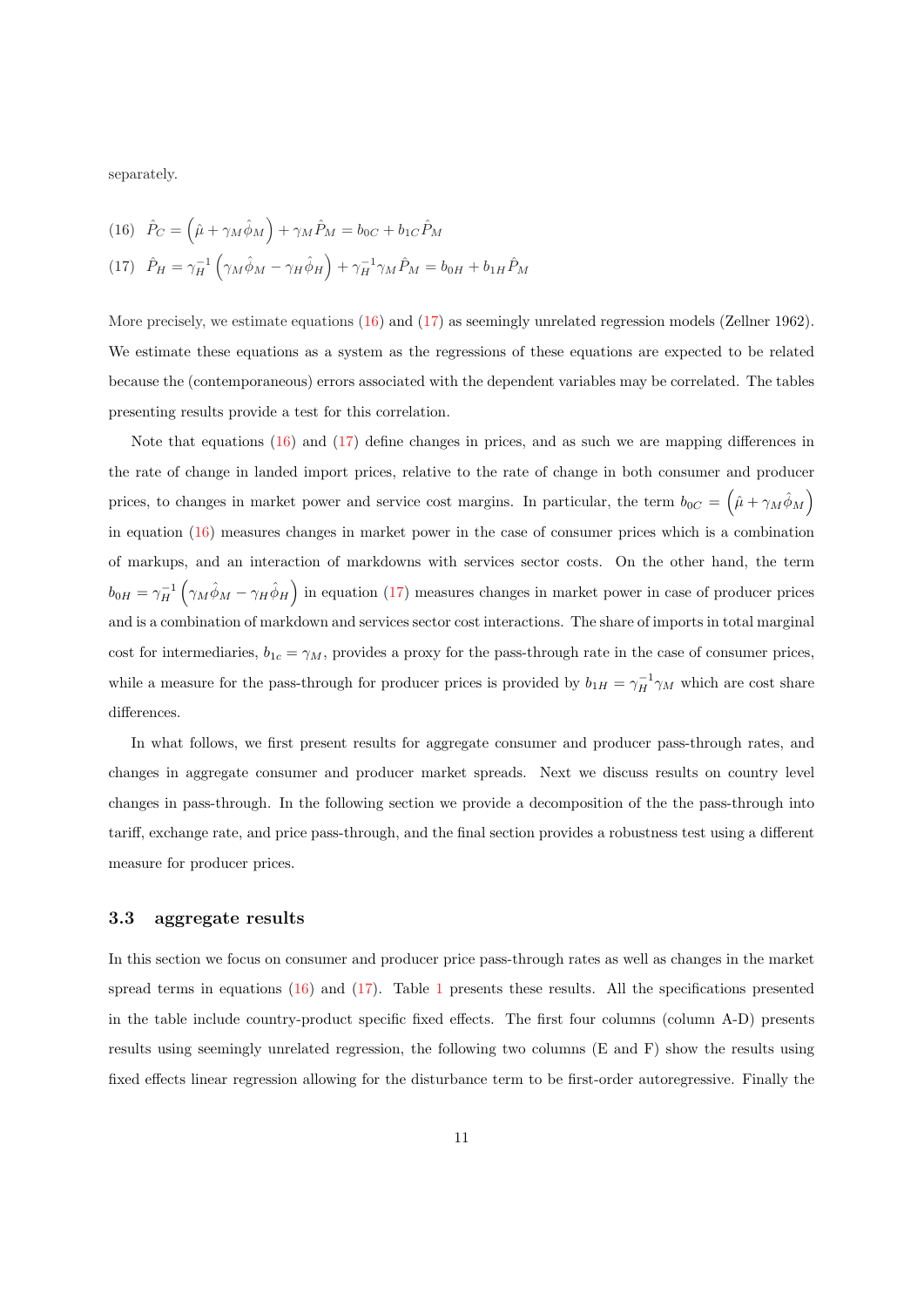last two columns (G and H) presents results using seemingly unrelated regression methods using a data with differences of first and last year of the dataset (difference between 2006 and 1996). For each specification the first equation is for the consumer prices and the second is for producer prices.

In columns A and B the results for our basic specification are presented, including only the import price along the country-product fixed effects in the regressions. Based on this specification we find a 7% passthrough from import prices to consumer prices, while a much higher, 24% pass-through to producer prices. Equations (16) and (17) define changes in consumer and producer prices being driven by changes in import prices and also changes in market power and service cost margins. Furthermore, these equations also tell us that the pass-through rate is also influenced by competition in the retail sector.In particular, Observations 2-4 stress the combined effect of oligoposony and oligopoly power. Thus changes in the level of competition in the distribution sector will have a direct effect on both consumer and producer prices and also an indirect effect through influencing the pass-through rate. To assess this effect, the remaining specifications include an instrument for changes in distribution sector price-cost spreads using an index from the OECD measuring the level of competitiveness in the retail sector. Furthermore, an interaction term between the import price and the index measuring competition is also included in the regressions.

The results shown in column C and D are in line with the results presented in the first two columns with the pass-through coefficients both for producer and consumer prices being close to those in the first two columns of the table. The coefficient of the entry variable indicates that in markets with higher market power of retailers consumer and producer prices will be higher (a higher value of the index indicates a lower level of competition in the retailing sector). The coefficient of the interaction term is significant and negative in all specifications, being always higher for producer pass-through. This indicates that as the level of competition decreases (which is measured by increasing values of the 'entry' variable), the pass-through rate will decrease. The results presented in column E-F and G-H are in line with those presented in column C-D, the consumer pass-through being in the range of 6-7% and the producer pass-through being around 26%.

#### **3.4 results by country**

We next turn to our estimates of country level pass-through coefficients. Table 2 shows estimated passthrough rates for different countries. Like other recent studies (e.g. Campa et al 2005), we find that the levels of pass-through differ greatly across countries. Figure 2 depicts the estimated consumer pass-through rates (corresponding to  $b_1$  in equation 16 and 17.)

While there are important differences between countries, the producer pass-through rates are always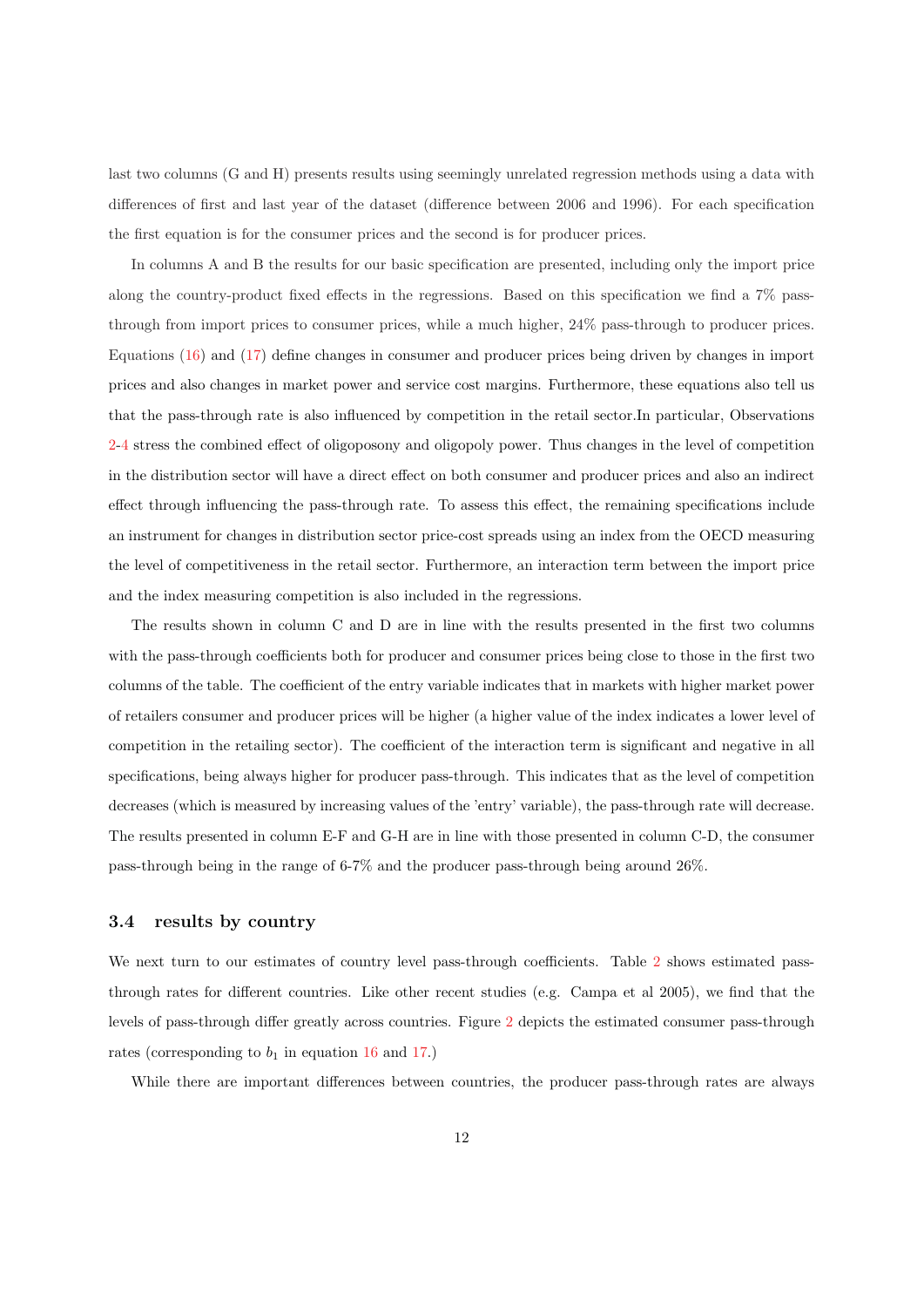considerably higher than the consumer price pass-through rates. This finding is comparable to the results from previous studies (e.g. Feinberg 2008; Hellerstein 2006; Gaulier et al 2008). The pass-through from import prices to consumer prices ranges from no significant pass-through to 17%, while the highest passthrough for producer prices is 40%. The producer pass-through rates are significant for all countries except for Benelux. On the other hand, consumer pass-through is not significant for three countries in our sample. Germany has the highest producer pass-through with 40% corresondence between import prices and producer prices. Countries with the lower producer pass-through rate are Austria, France, Italy, and Portugal, with the pass-through rates ranging from 12.5% to 17.8%. The pass-through rates for consumer prices are lower in all the countries than producer pass-through rates; with the highest being in Ireland with 17%. As highlighted in the discussion regarding Observations 1 and 3 above, the magnitude of pass-through depends on cost share differences and the service sector cost component. The estimated differences in pass-through rates between countries are likely to be due partly to important differences in service sector costs and market power of retailers vis-à-vis domestic and foreign suppliers.



Figure 2: **Changes in pass-through at aggregate level over the period 1996-2006**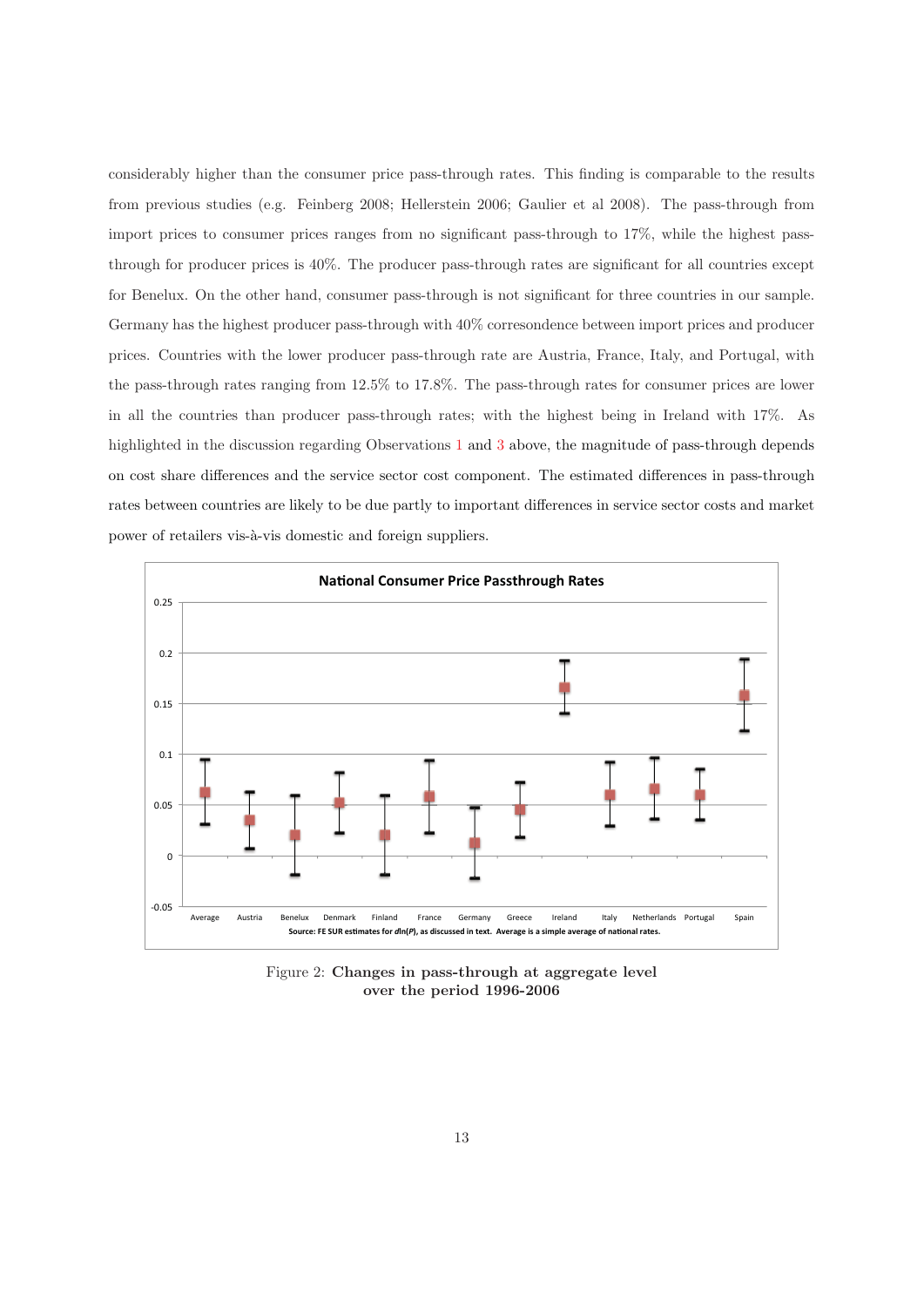#### **3.5 disentangling different channels**

Until now we have not discussed the different channels to which pass-through is attributable to. Pass-through could be driven by price movements, changes in tariffs, or changes in exchange rate among others. In this section we disentangle the pass-through into three main different channels; into price pass-through, exchange rate pass-through, and tariff pass-through.

Table 3 presents three different specifications. In column A and B, our main specification is replicatedand presented along with a specification where tariffs, exchange rates and import prices are separate. Both specification presented in the table are based on a sample taking the difference between the first and the last year or the data.

The pass-through from exchange rate over the period is insignificant ( see column C and D of Table 3). The most significant pass-through comes from import prices. Tariffs have also have an important impact for consumer prices, while not being significant for producer prices. ADD MAYBE A BIT MORE HERE

#### **3.6 robustness**

In the previous sections we constructed a producer price index taking advantage of the existence of the EU internal market by using intra-EU import unit-values as a proxy for the producer price. This proxy for producer prices was used as there is no available producer price index at such disaggregated level. In this section we aim to provide some robustness test for our proxy of producer prices.

At aggregate level, data are available from Eurostat for producer, consumer, and import prices. We use these aggregate data to provide a robustness test for our producer price index. Producer prices at aggregate level are available for durables, non-durables, and agricultural products. We only use the sample with non-durable goods as durable and agricultural aggregation contains products not destined for consumption, thus not comparable to our measure. The producer price indexes from Eurostat include a lot of industrial intermediates, whereas we have filtered these at HS6 level. In addition, we have a deeper sample. So here we compare non-durables, where the inclusion of heavy industrial goods will be less of a problem. Because the Eurostat sample is smaller, the comparison involves just a few countries. We have restricted the sample to where the same observations cover both time series (Eurostat and ours). Also we use Eurostat import price indexes for both regressions (prone to the same composition problems as the PPI). Hence we are comparing strictly the two sets of PPI estimates for non-durables as we think these are reasonably close in terms of covering consumer goods.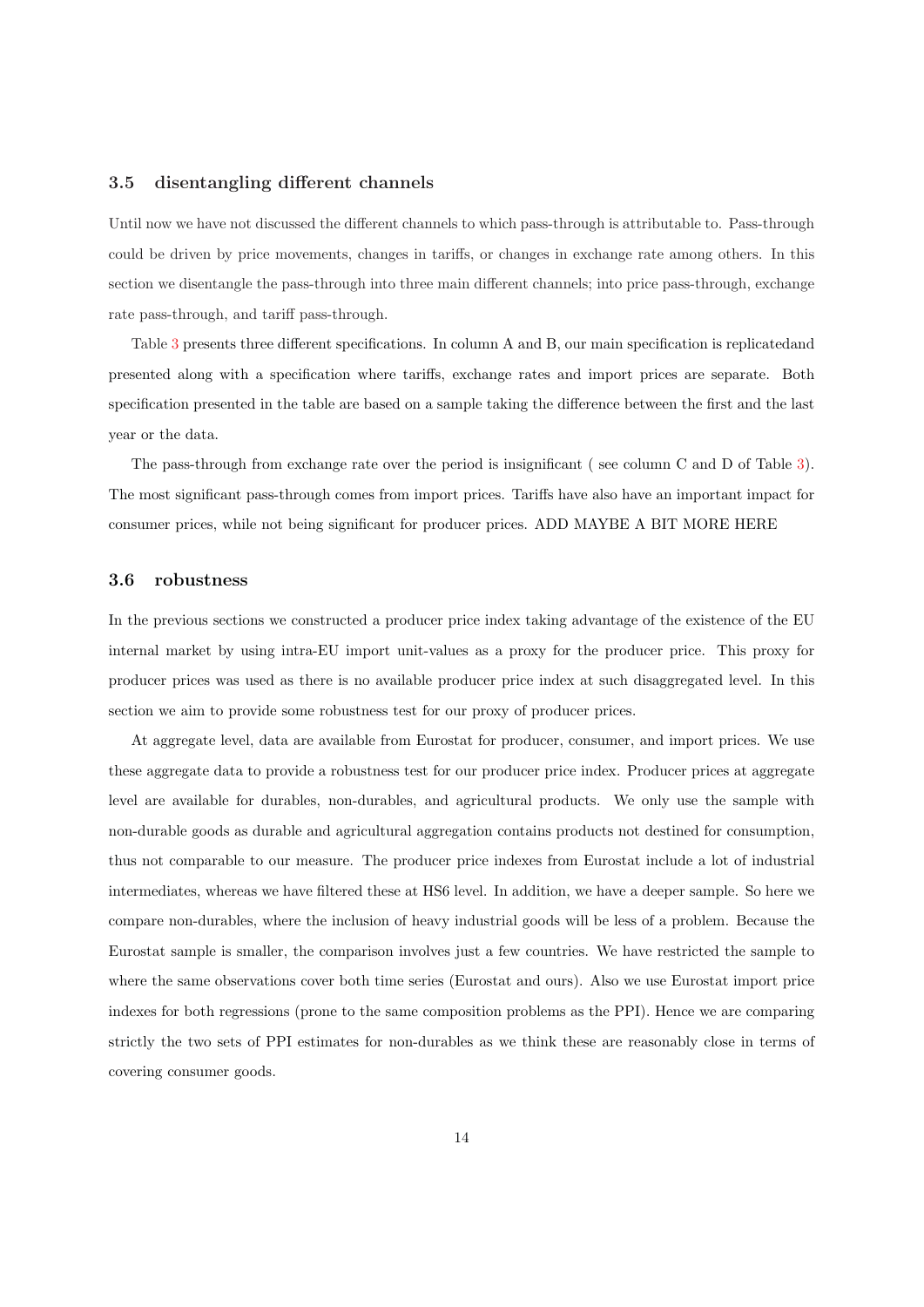Table 4 shows these results. Two specifications are presented in the table. The first includes the price pass-through and a time trend, while the second also includes country fixed effects. For each specification, the second column shows the pass-through for our constructed producer price index, while the third column shows the pass-through for actual producer price index obtained from Eurostat.

The producer price pass-through is higher than the consumer price pass-through which is in line with our previous results. Most importantly, the producer pass-through using the Eurostat producer price index is not significantly different from our constructed producer price index as the t-test has confirmed (the results of the t-test are presented in the last rows of the table).

## **4 Summary**

Our goal in this paper has been to explore the joint interplay between consumer prices and openness, between producer prices and openness, and between consumer and producer prices in Europe. We depart from the recent literature on pass-through at the sector level by focusing jointly on both producer and consumer prices, and by stressing border prices linked to (essentially structural) changes in trade costs like tariffs, rather than to exchange rate fluctuations. The approach taken has been macroeconomic, focusing on evidence at the level of industry aggregates rather than at the firm level.

In the paper, we have developed a theoretical framework in which the trade and distribution sector exercises market power (oligopoly) vis-à-vis consumers and also vis-à-vis domestic and foreign suppliers of goods (oligopsony). Within this framework, a double margin mechanism links border prices to consumer prices and competing producer prices. This mechanism is a function of varying degrees of oligopoly and oligopsony power and allows us to gain insights about how changes in import protection will change market power and thus pass-through to prices. Using this framework, we have estimated pass-through rates and changes in market power for euro-zone countries over the period 1996-2006. We have quantified the transmission of border price changes from both tariff changes and exchange rate movements into both European producer prices and consumer prices. Results indicate a higher pass-through from import prices to producer prices compared to pass-through rates from import prices to consumer prices. The highest pass-through rates for producer prices were found for Germany (40%) while for the Benelux countries no significant pass-through rate was found. These differences in pass-through rates imply significant differences in market structures.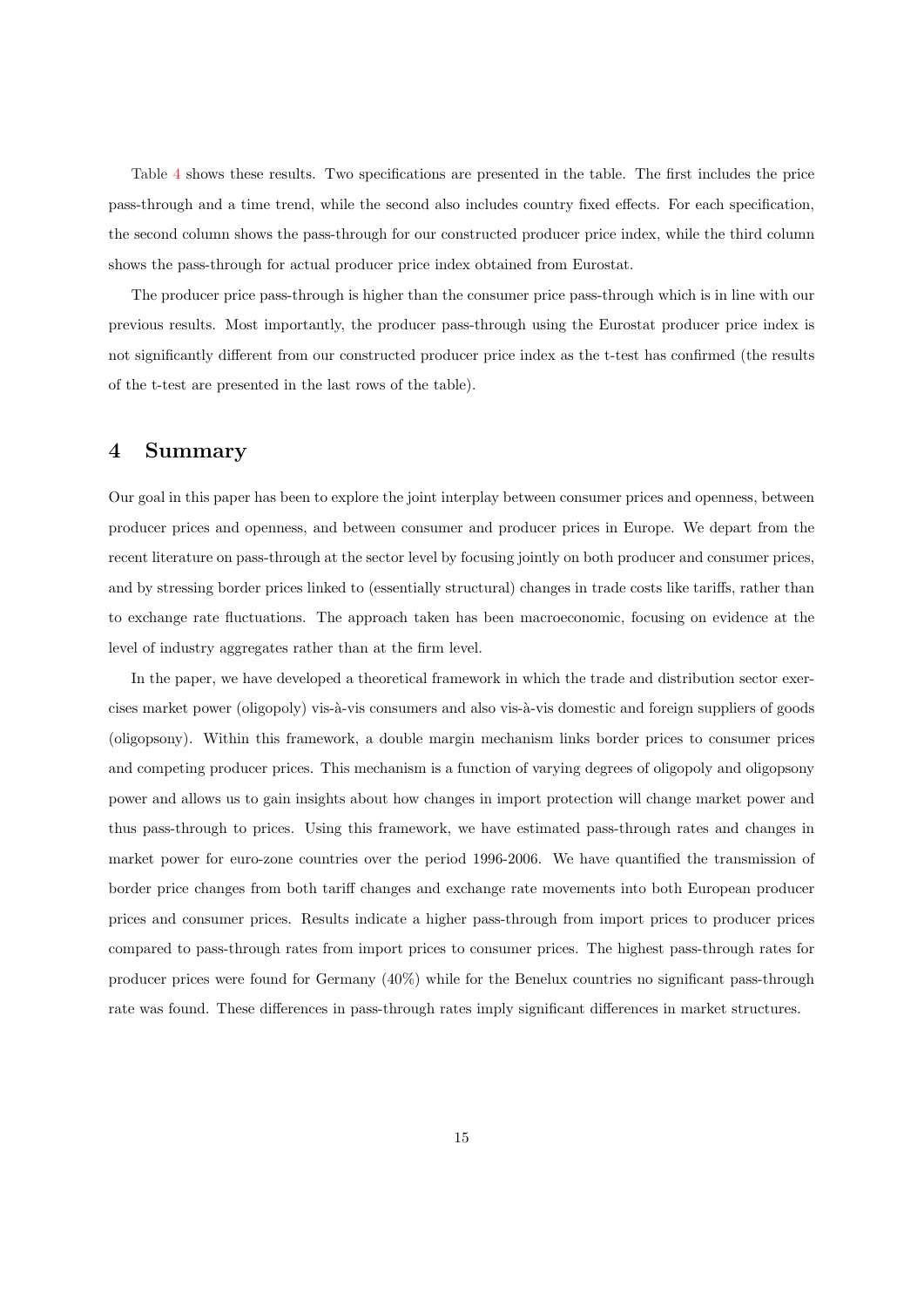# **References**

- Acemoglu, D., S. Johnson, and J.A. Robinson. (2001). "The Colonial Origins of Comparative Development: An Empirical Investigation."American Economic Review 9(5): 1369-1401.
- Alfaro, L. (2005). "Inflation, openness, and exchange-rate regimes: The quest for short-term commitment. "Journal of International Economics 77: 229-249.
- BEKKERS, E., J.F. FRANCOIS AND M. MANCHIN (2012). "Importer Prices, Income, and Income Inequality." "European Economic Review 56(4): 848-869.
- BERMAN, N., P. MARTIN AND T. MAYER. (2009). "How do Different Exporters React to Exchange Rate Changes? Theory, Empirics and Aggregate Implications. "CEPR working paper No 7493.
- BETTS, C. M. AND T.J. KEHOE (2006). "U.S: real exchange rate fluctuations and relative price flucuations. "Journal of Monetary Economics 73: 1297-1326.
- Bloningen, B. A. and S. E. Haynes (2002). "Antidumping Investigations of the Pass-Through of Antidumping Duties and Exchange Rates. "American Economic Review 92(4): 1044-1061.
- BOYLAUD, O. AND G. NICOLETTI (2001). "Regulatory reform in retail distribution. "OECD Economic Studies No. 32.
- BURSTEIN, A.T., J.C. NEVES AND S. REBELO (2003). "Distribution costs and real exchange rate dynamics during exchange-rate-based stabilizations. "Journal of Monetary Economics 50: 1189-1214.
- CAMPA, J. M. AND L. S. GOLDBERG (2005). "Exchange Rate Pass-Through into Import Prices. "The Review of Economics and Statistics 87: 679-690.
- Campa, J. M., L. S. Goldberg and J. M. Gonzalez-Minguez (2005). "Exchange Rate Pass-Through to Import Prices in the Euro Area. "Federal Reserve Bank of New York Staff Report No. 219.
- CAMPA, J. M. AND L. S. GOLDBERG (2006). "Distribution Margins, Imported Inputs and the insensitivity of the CPI to Exchange Rates. "mimeo Federal Reserve Bank of New York.
- CONWAY, P. AND G. NICOLETTI (2005). "Product Market Regulation in the Non-Manufacturing Sectors of OECD Countries: Measurement and Highlights. "OECD Economics Department Working Paper, No 530.
- CORSETTI, G. AND L. DEDOLA (2005). "A macroeconomic model of international price discrimination. "Journal of International Economics 67:129-155.
- DeStefano, M. (2003). "Exchange Rate Pass-Through in the Italian Car Market. "Mimeo Boston University.
- DEVEREUX, M. B. C. ENGEL AND C. TILLE (2002). "Exchange Rate Pass-through and the Welfare Effects of the Euro. "International Economic Review 44: 223-242.
- DORNBUSCH, R. (1987). "Exchange Rates and Prices. "American Economic Review 97: 93-106.
- Feenstra R. C. (1987). "Symmetric Pass-Through of Tariffs and Exchange Rates under Imperfect Competition: An Empirical Test. "NBER Working Paper No. 2453.
- Feenstra R. C. (1992). "How Costly is Protectionism. " Journal of Economic Perspectives 6:159-178.
- FEENSTRA, R.C., J. E. GAGNON AND M.M. KNETTER (1996). "Market share and exchange rate passthrough in world automobile trade. "Journal of International Economics 40: 187-207.
- FEENSTRA R. C. AND J. D. KENDALL (1997). "Pass-through of exchange rates and purchasing power parity. "Journal of International Economics 43:237-261.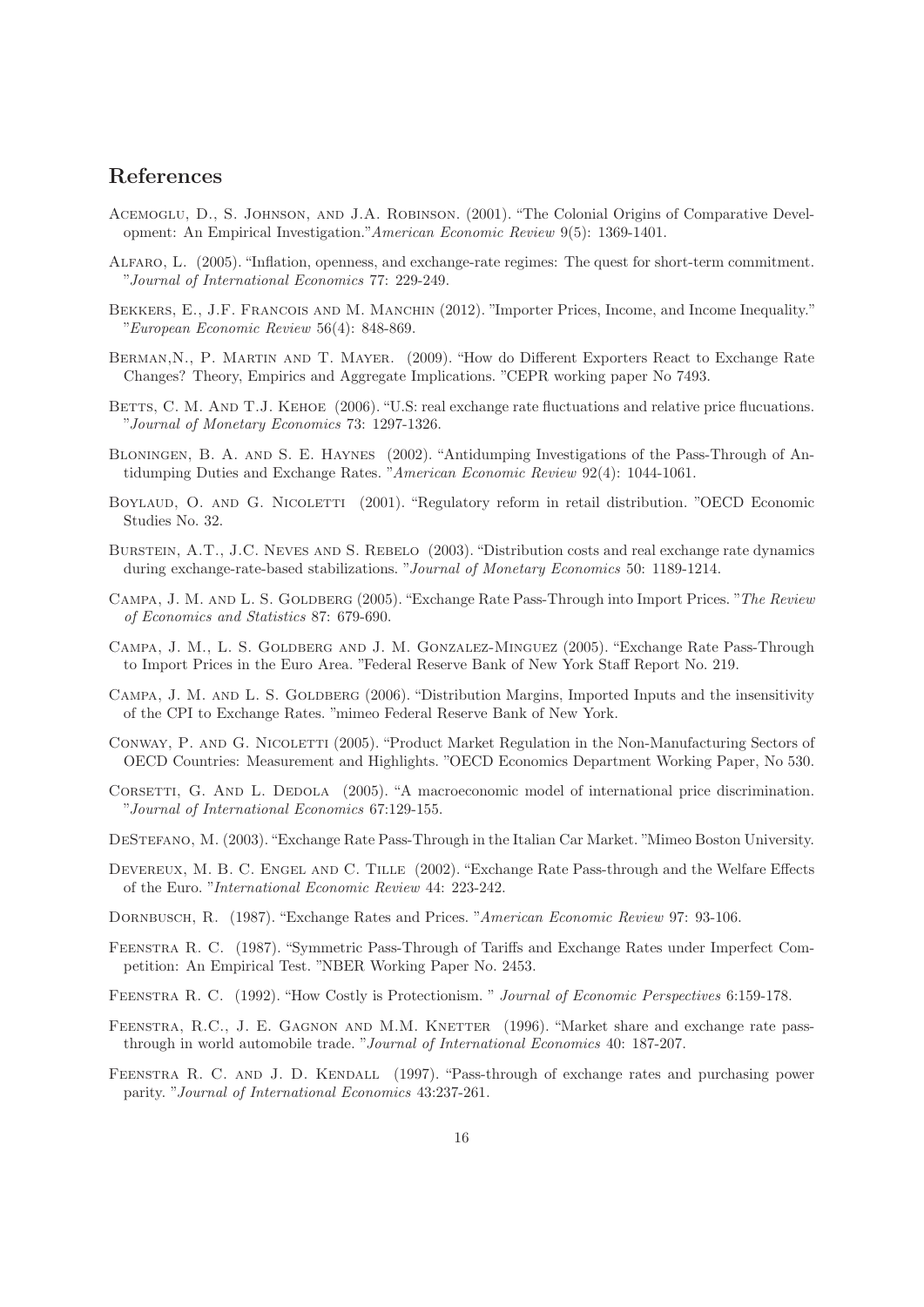- Feinberg, R. (1986). "The Interaction of Foreign Exchange and Market Power Effects on German Domestic Prices. " Journal of Industrial Economics 35:61-70.
- Feinberg, R. (1989). "The Effects of Foreign Exchange Movements on U.S. Domestic Prices. "Review of Economics and Statistics 71:505-511.
- Feinberg, R. (1989). "The Choice of Exchange-rate Index and Domestic Price Pass- Through. "Journal of Industrial Economics 39:409-420.
- Feinberg R. M. and S. Kaplan (1992). "The Response of Domestic Prices to Expected Exchange Rates. "Journal of Business 65(2): 267-280.
- Feinberg, R. (1989). "A Simultaneous Analysis of Exchange-Rate Passthrough into Prices of Imperfectly Substitutable Domestic and Import Goods. "International Review of Economics and Finance 5:4 407-416.
- Feinberg, R. (1989). "Import price effects on retail prices in the US and abroad: two cases. "Economics Bulletin 13: 1-7.
- Fitzgerald, D. (1989). "Can trade costs explain why exchange rate volatility does not feed into consumer prices? "Journal of Monetary Economics 55: 606- 628.
- Francois, J.F. and B. Hoekman (2010). "Trade and Policy in Services. "Journal of Economic Literature forthcoming.
- Francois, J.F., M. Manchin, H. Norberg, and D. Spinanger (2007). "Impacts Of Textiles And Clothing Sectors Liberalisation On Prices. "Final Report 2007-04-18, Commission of the European Union - Directorate-General for Trade.
- Francois, J.F. and J. Woerz (2009). "Non-Linear Panel Estimation of Import Quotas: the evolution of quota premiums under the ATC. "Journal of International Economics 78(2): 181-191.
- Francois, J and I. Wooton (2001). "Trade in International Transport Services: The Role of Competition. "Review of International Economics 9(2): 249- 261.
- Francois, J and I. Wooton (2010). "Market Structure and Market Access. "World Economy forthcoming.
- GAULIER G., A. LAHRÉCHE-RÉVIL AND I. MÉJAN (2008). "Exchange-rate pass through at the product level."Canadian Journal of Economics 41(2):425-449.
- GOLDBERG, P. K. AND KNETTER, M. M. (1997). "Goods Prices and Exchange Rates: What Have We Learned? "Journal of Economic Literature 35: 1243-1272.
- Gopinath, G and O. Itskhoki (2008). "Frequency of Price Adjustment and Pass-Through. "NBER working paper No. 14200.
- GRUBEN, W.C. AND MCLEOD, D. (2004). "The Openness- Inflation Puzzle Revisited. "Applied Economics Letters 11: 465-468.
- Gust, C and N. Sheets (2007). "International Finance Discussion Papers. "Board of Governors of the Federal Reserve System, No. 850.
- Hellerstein, R. (2006). "A Decomposition of the Sources of Incomplete Cross-Border Transmission. "Federal Reserve Bank of New York Staff Reports, No. 250.
- HENDERSON, D. W. (2002). "Comment on: Openness, imperfect exchange rate pass-through and monetary policy. "Journal of Monetary Economics 49:983-988.
- Hummels, D., V. Lugovskyy (2009). "International Pricing in a Generalized Model of Ideal Variety." Journal of Money, Credit and Banking 41(1): 3-33.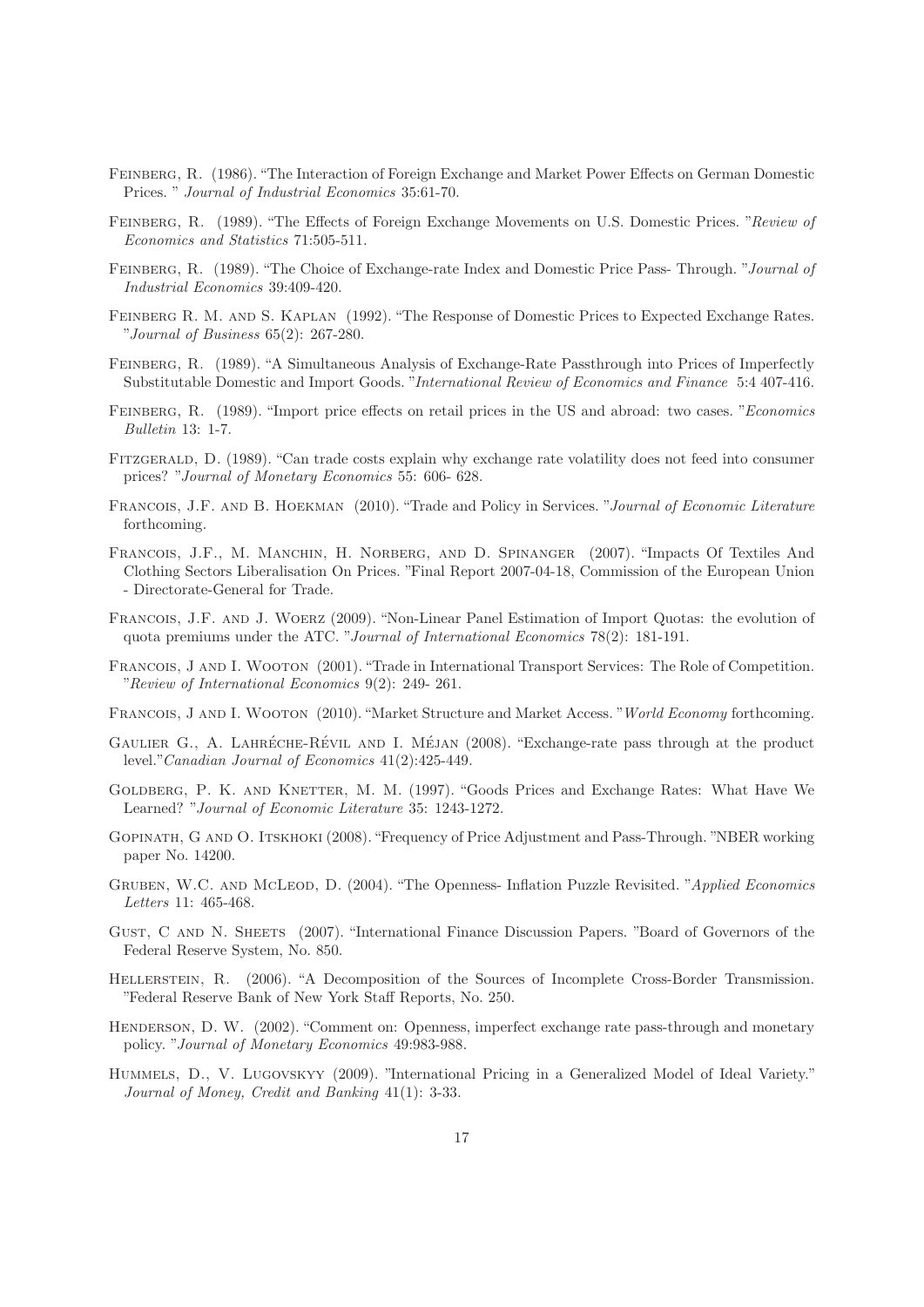- Ihrig, J.E., M. Marazzi and A.D. Rothenberg (2006). "Exchange-Rate Pass-Through in the G-7 Countries."International Finance Discussion Papers, Board of Governors of the Federal Reserve System, No. 851.
- Mishkin, F.S. (2008). "Exchange Rate Pass-through and Monetary Policy. "NBER Working Paper No.13889.
- Nakamura, E. (2008). "Pass-through in Retail and Wholesale. "NBER Working Paper No. 13965.
- PARSLEY D. AND WEI, S.J. (2003). "A Prism Into the PPP-Puzzle: The Micro-Foundations of the Big Mac Real Exchange Rates. "NBER working paper No. 10074.
- Richardson, M. (2004). "Trade Policy and Access to Retail Distribution. "Review of International Economics 12: 676-688.
- RAFF, H AND N. SCHMITT (2008). "Buyer Power in International Markets. "Kiel Working Paper No.1431.
- RAFF, H AND N. SCHMITT (2008). "International Trade with Heterogeneous Retailers. "Mimeo- presented at the 2008 ETSG Conference in Warsaw.
- ROMER, D. (1993). "Openness and Inflation: Theory and Evidence. "Quarterly Journal of Economics 108: 869-903.
- Romer, D. (1998). "A New Assessment of Openness and Inflation: Reply. "Quarterly Journal of Economics 113: 641-648.
- SCHOTT, PETER K. (2004). "Across-Product Versus Within-Product Specialization in International Trade." Quarterly Journal of Economics 119 (2): 647-678.
- Taylor, J. B. (2000). "Low inflation, pass-through, and the pricing power of firms. "European Economic Review 44: 1389-1408.
- Zellner, A. (1962). "An efficient method of estimating seemingly unrelated regressions and tests for aggregation bias. "Journal of the American Statistical Association 57: 348-368.
- YANG, J. (1997). "Exchange Rate Pass-Through in U.S. Manufacturing Industries. "Review of Economics" and Statistics 79: 95-104.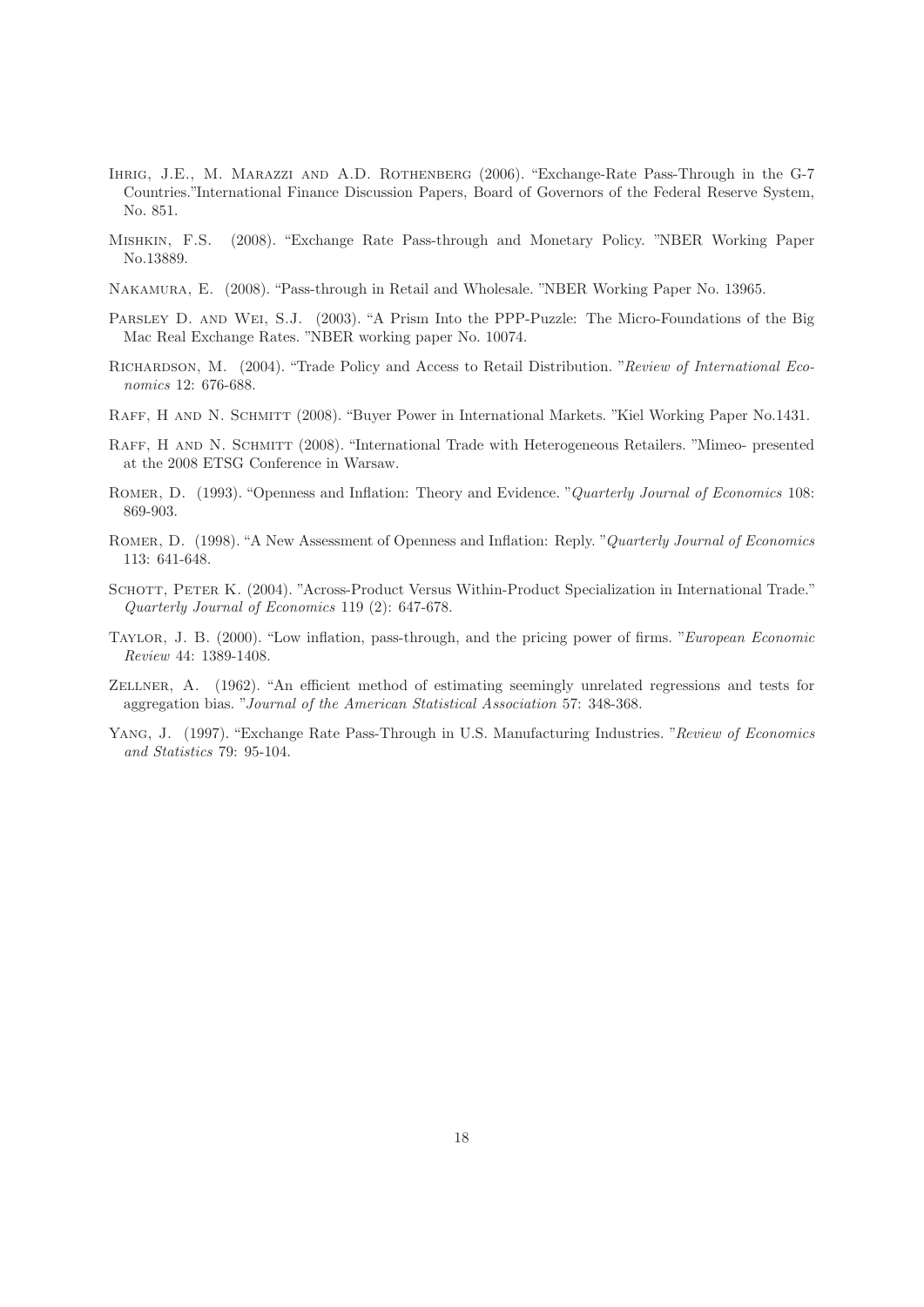|                                   | FE SUR $dln(p)$ |            |             | FE w/ AR(1)<br>corr $dln(p)$ |             | FE SUR $\Delta ln(p)$ |             |            |
|-----------------------------------|-----------------|------------|-------------|------------------------------|-------------|-----------------------|-------------|------------|
|                                   | $ln(P_c)$       | $ln(P_h)$  | $ln(P_c)$   | $ln(P_h)$                    | $ln(P_c)^1$ | $ln(P_h)$             | $ln(P_c)$   | $ln(P_h)$  |
|                                   | A               | B          |             | D                            | E           | F                     | G           | Η          |
|                                   |                 |            |             |                              |             |                       |             |            |
| $ln(P_m)$                         | $0.066***$      | $0.237***$ | $0.071***$  | $0.270***$                   | $0.056***$  | $0.264***$            | $0.070***$  | $0.258***$ |
|                                   | (0.0046)        | (0.0158)   | (0.0070)    | (0.0246)                     | (0.0057)    | (0.0292)              | (0.0256)    | (0.0893)   |
| ln(entry)                         |                 |            | $0.149***$  | $0.364***$                   | $0.240***$  | $0.471***$            | $0.036***$  | $0.131***$ |
|                                   |                 |            | (0.0295)    | (0.103)                      | (0.0249)    | (0.122)               | (0.0121)    | (0.0421)   |
| $ln(P_m) \ge ln(entry)$           |                 |            | $-0.020***$ | $-0.061***$                  | $-0.033***$ | $-0.080***$           | $-0.063***$ | $-0.124*$  |
|                                   |                 |            | (0.0065)    | (0.0228)                     | (0.0054)    | (0.0269)              | (0.0197)    | (0.0688)   |
|                                   |                 |            |             |                              |             |                       |             |            |
| Observations                      | 3,044           |            | 2,739       |                              | 2,739       |                       | 305         |            |
| $\chi^2, F$                       | 5105.88         | 3590.97    | 5447.39     | 3654.85                      | F:79.59     | F:53.84               | 862.94      | 224.67     |
| $Pr(\chi^2, F > 0)$               | 0.000           | 0.000      | 0.000       | 0.000                        | 0.000       | 0.000                 | 0.000       | 0.000      |
| Standard organization organizacce |                 |            |             |                              |             |                       |             |            |

Table 1: **Border prices and internal prices, all consumer goods**

Standard errors in parentheses

\*\*\* p<0.01, \*\* p<0.05, \* p<0.1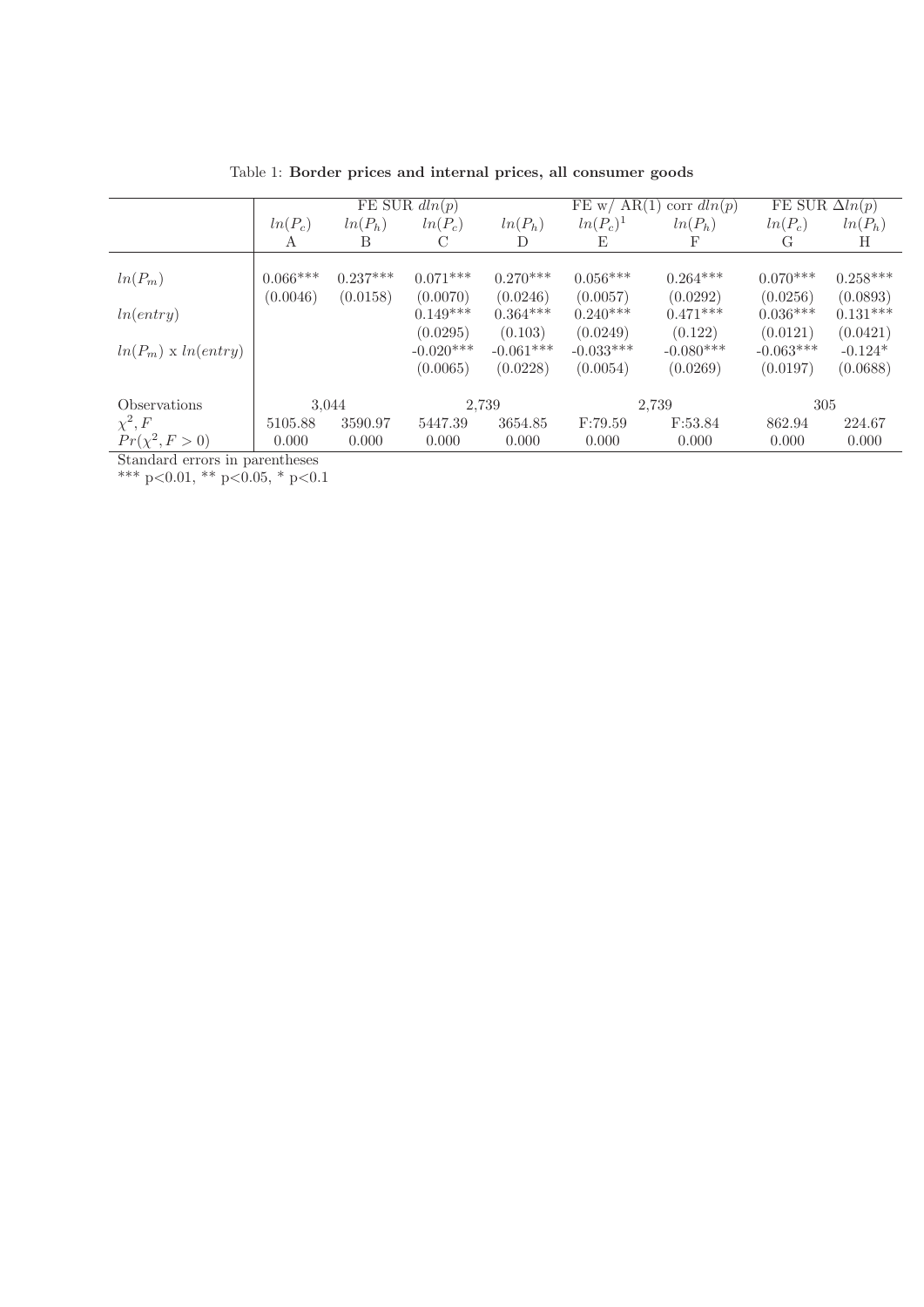|             | $ln(P_c)$   | $ln(P_h)$  |
|-------------|-------------|------------|
|             | A           | B          |
|             |             |            |
| Austria     | $0.0355**$  | $0.125**$  |
|             | (0.0144)    | (0.0493)   |
| Benelux     | 0.0206      | 0.0632     |
|             | (0.0202)    | (0.0693)   |
| Denmark     | $.05245***$ | $.3051***$ |
|             | (.01518)    | (.0530)    |
| Finland     | 0.000193    | $0.229***$ |
|             | (0.0177)    | (0.0606)   |
| France      | $0.0586***$ | $0.133**$  |
|             | (0.0184)    | (0.0631)   |
| Germany     | 0.0131      | $0.397***$ |
|             | (0.0178)    | (0.0612)   |
| Greece      | $0.0457***$ | $0.286***$ |
|             | (0.0138)    | (0.0475)   |
| Ireland     | $0.166***$  | $0.236***$ |
|             | (0.0132)    | (0.0454)   |
| Italy       | $0.0609***$ | $0.175***$ |
|             | (0.0160)    | (0.0550)   |
| Netherlands | $0.0666***$ | $0.378***$ |
|             | (0.0155)    | (0.0531)   |
| Portugal    | $0.0603***$ | $0.178***$ |
|             | (0.0128)    | (0.0439)   |
| Spain       | $0.158***$  | $0.318***$ |
|             | (0.0180)    | (0.0619)   |

## Table 2: **National pass-through**  $dln(P)$

| Observations | 3.044 |                   |  |
|--------------|-------|-------------------|--|
| $\chi^2$     |       | 4,987.85 3,676.23 |  |
| Pr > 0       | 0.000 | 0.000             |  |

Regressions include country-product fixed effects which are omitted from the table.

Standard errors are reported in parentheses.

\*\*\* p<0.01, \*\* p<0.05, \* p<0.1

FE SUR regressions, all consumer goods.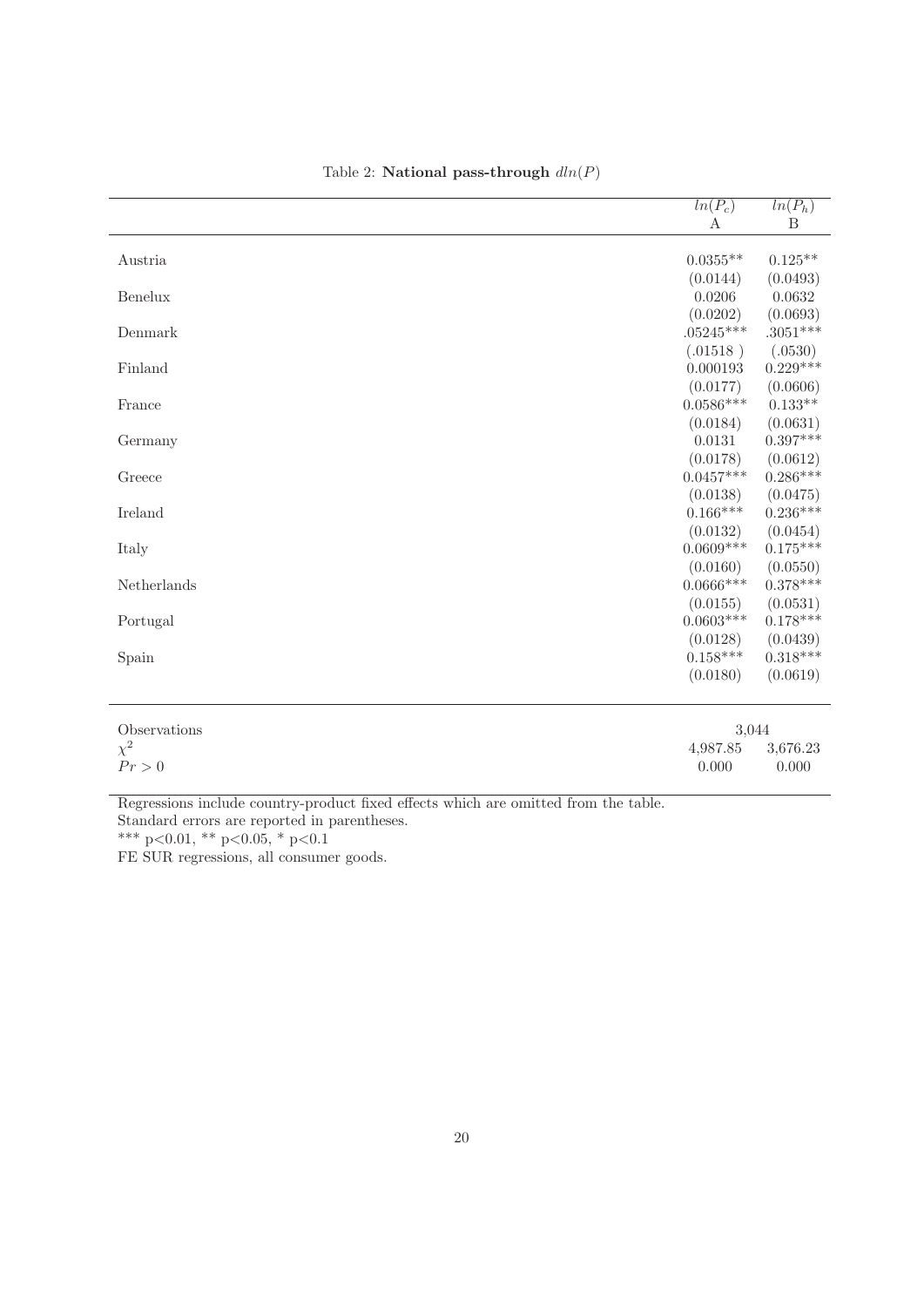|                  | FE SUR $\Delta ln(p)$ |             | FE SUR $\Delta ln(p)$ |             |  |
|------------------|-----------------------|-------------|-----------------------|-------------|--|
|                  | $ln(P_c)$             | $ln(P_h)$   | $ln(P_c)$             | $ln(P_h)$   |  |
|                  | A                     | B           | С                     | D           |  |
|                  |                       |             |                       |             |  |
| ln PmET          | $0.116***$            | $0.237***$  |                       |             |  |
|                  | (0.0238)              | (0.0804)    |                       |             |  |
| lnPmETentry      | $-0.0956***$          | $-0.102*$   |                       |             |  |
|                  | (0.0170)              | (0.0576)    |                       |             |  |
| lentry           | $0.0214**$            | $0.0981***$ | $0.0245***$           | $0.114***$  |  |
|                  | (0.00912)             | (0.0308)    | (0.00946)             | (0.0320)    |  |
| lnPm             |                       |             | $0.107***$            | $0.204**$   |  |
|                  |                       |             | (0.0247)              | (0.0836)    |  |
| $ln_T$           |                       |             | $0.769**$             | 0.226       |  |
|                  |                       |             | (0.382)               | (1.292)     |  |
| lner             |                       |             | 0.0834                | 2.889       |  |
|                  |                       |             | (0.573)               | (1.937)     |  |
| <b>lnPmentry</b> |                       |             | $-0.0895***$          | $-0.0637$   |  |
|                  |                       |             | (0.0189)              | (0.0640)    |  |
| lnerentry        |                       |             | $-0.0744$             | $-1.871$    |  |
|                  |                       |             | (0.357)               | (1.205)     |  |
| $ln$ _Tentry     |                       |             | $-0.200$              | $-0.296$    |  |
|                  |                       |             | (0.188)               | (0.634)     |  |
| Constant         | $-0.0776$             | $-0.633***$ | $-0.249***$           | $-0.588***$ |  |
|                  | (0.0493)              | (0.118)     | (0.0365)              | (0.123)     |  |
|                  |                       |             |                       |             |  |
| Observations     | 305                   | 305         | 305                   | 305         |  |
| R-squared        | 0.707                 | 0.393       | 0.710                 | 0.400       |  |

Table 3: **Landed and** *c.i.f.* **prices, all consumer goods**

Standard errors in parentheses

<sup>\*\*\*</sup> p<0.01, \*\* p<0.05, \* p<0.1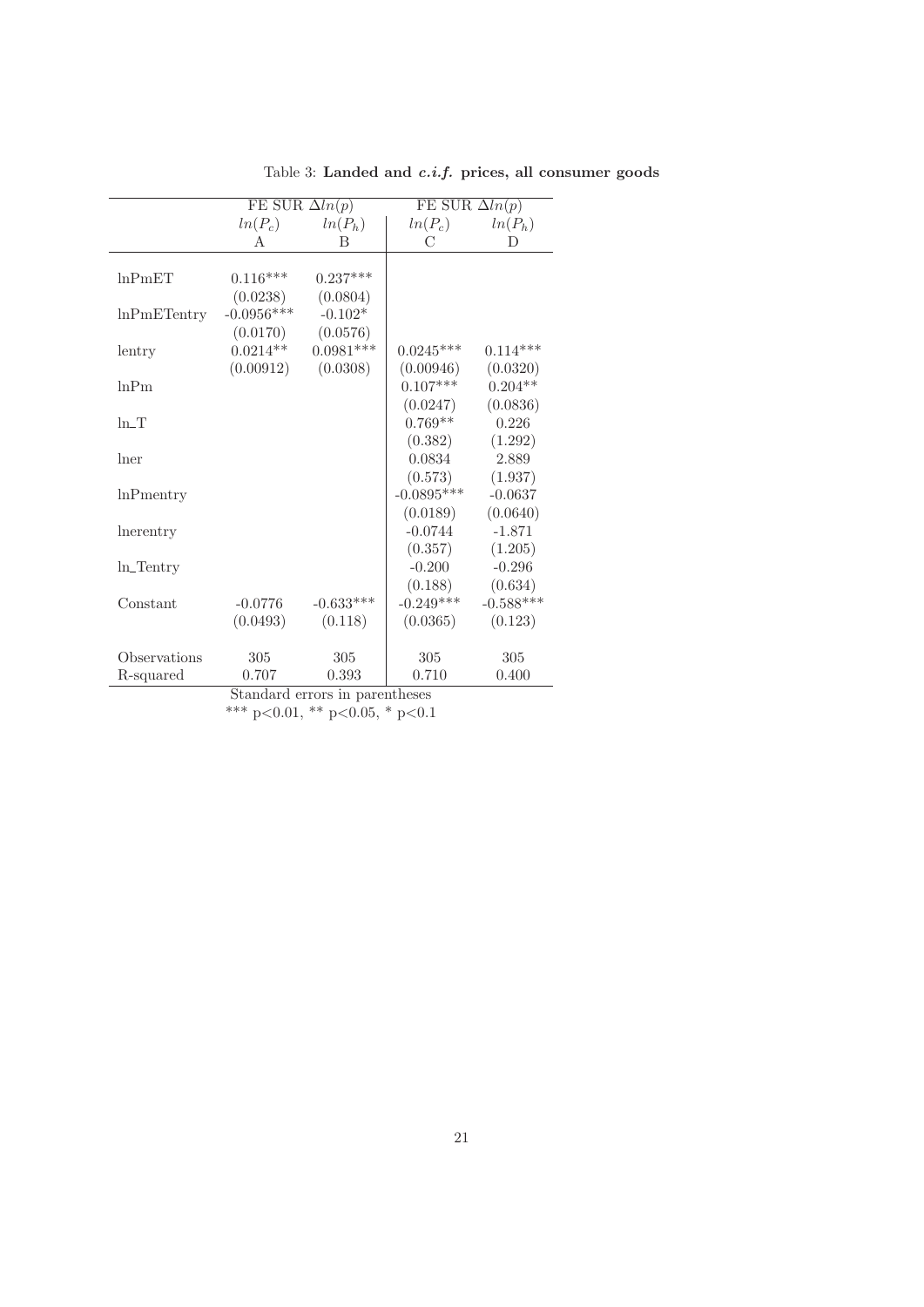|                                                       | iterated SUR |              |              |              | iterated SUR, fixed effects |              |  |
|-------------------------------------------------------|--------------|--------------|--------------|--------------|-----------------------------|--------------|--|
|                                                       | <b>CPI</b>   | unit value   | Eurostat     | <b>CPI</b>   | unit value                  | Eurostat     |  |
|                                                       | $ln(P_c)$    | $ln(P_{h1})$ | $ln(P_{h2})$ | $ln(P_c)$    | $ln(P_{h1})$                | $ln(P_{h2})$ |  |
| $ln(P_m)$                                             | $0.179***$   | $1.265***$   | $0.832***$   | $0.210***$   | $1.045*$                    | $0.729***$   |  |
|                                                       | (0.0661)     | (0.638)      | (0.0772)     | (0.0713)     | (0.628)                     | (0.0810)     |  |
| time                                                  | $0.0173***$  | $0.0246***$  | $0.00930***$ | $0.0169***$  | $0.0274***$                 | $0.0103***$  |  |
|                                                       | (0.000873)   | (0.00843)    | (0.00102)    | (0.000872)   | (0.00767)                   | (0.000990)   |  |
| Constant                                              | $3.598***$   | $-1.444$     | $0.668*$     | $3.459***$   | $-0.494$                    | $1.123***$   |  |
|                                                       | (0.301)      | (2.902)      | (0.351)      | (0.326)      | (2.866)                     | (0.370)      |  |
| Observations                                          | 65           | 65           | 65           | 65           | 65                          | 65           |  |
| $\chi^2$                                              | 787.86       | 33.33        | 544.31       | $3.58e + 06$ | 47291.37                    | $2.801e+06$  |  |
| $Pr(\chi^2 > 0)$                                      | 0.000        | 0.000        | 0.000        | 0.000        | 0.000                       | 0.000        |  |
| Test if producer pass-through coefficients are equal. |              |              |              |              |                             |              |  |
| $\chi^2$                                              | 0.48         |              |              |              | 0.25                        |              |  |
| Pr > chi2                                             | 0.4896       |              |              | 0.6143       |                             |              |  |
| Standard errors in parentheses                        |              |              |              |              |                             |              |  |

Table 4: **Robustness check with Eurostat PPI data. Pass-through for Consumer Non-Durable Goods,** dln(P)

\*\*\* p*<*0.01, \*\* p*<*0.05, \* p*<*0.1

Note: Prices  $ln(P_{h1})$  are constructed from unit value data. All other price series are from Eurostat.